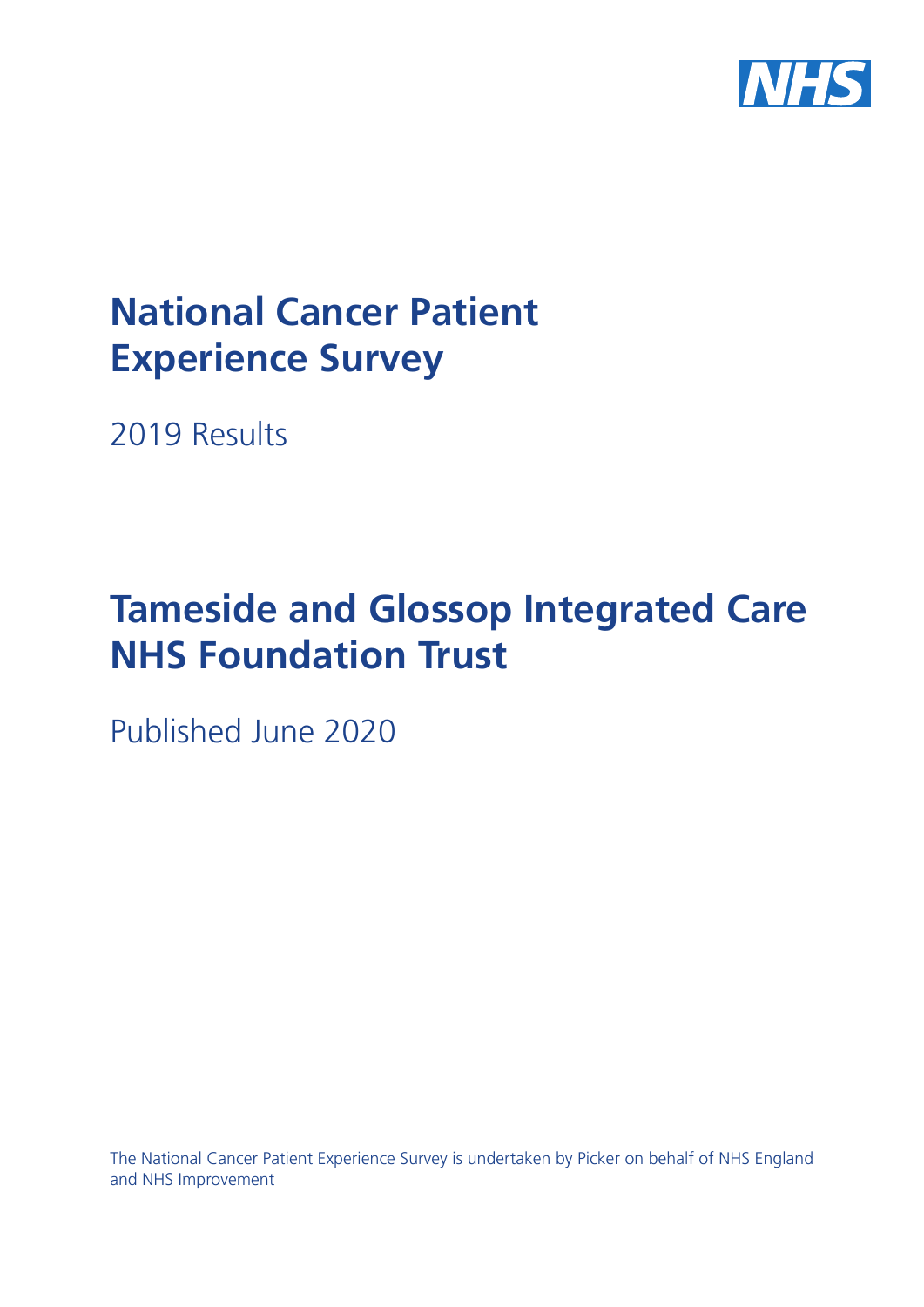# **Executive Summary** Case Mix Adjusted scores

#### **Cancer Dashboard Questions**

The following seven questions are included in phase 1 of the Cancer Dashboard developed by Public Health England and NHS England:

Q61. Patient's average rating of care scored from very poor to very good

| $\Omega$       | $\overline{2}$                                                | 3 | $\overline{4}$ | 5 | 6 | 7 | 8   | 9 | 10                                                                                            |  |
|----------------|---------------------------------------------------------------|---|----------------|---|---|---|-----|---|-----------------------------------------------------------------------------------------------|--|
|                |                                                               |   |                |   |   |   | 8.8 |   |                                                                                               |  |
| $^{\prime}8\%$ |                                                               |   |                |   |   |   |     |   | Q18. Patient definitely involved as much as they wanted in decisions about care and treatment |  |
|                |                                                               |   |                |   |   |   |     |   | Q19. Patient given the name of a CNS who would support them through their treatment           |  |
| 81%            | Q20. Patient found it very or quite easy to contact their CNS |   |                |   |   |   |     |   |                                                                                               |  |
| 86%            |                                                               |   |                |   |   |   |     |   | Q39. Patient always felt they were treated with respect and dignity while in hospital         |  |
|                | leaving hospital                                              |   |                |   |   |   |     |   | Q41. Hospital staff told patient who to contact if worried about condition or treatment after |  |
| 47%            | treatment                                                     |   |                |   |   |   |     |   | Q55. General practice staff definitely did everything they could to support patient during    |  |

### **Questions Outside Expected Range**

|                                                                                                               |            | Case Mix Adjusted Scores   |                            |                   |
|---------------------------------------------------------------------------------------------------------------|------------|----------------------------|----------------------------|-------------------|
|                                                                                                               | 2019 Score | Lower<br>Expected<br>Range | Upper<br>Expected<br>Range | National<br>Score |
| Q5. Received all the information needed about the test                                                        | 87%        | 88%                        | 100%                       | 95%               |
| Q56. Different people treating and caring for patient always work well together to give best<br>possible care | 59%        | 59%                        | 86%                        | 73%               |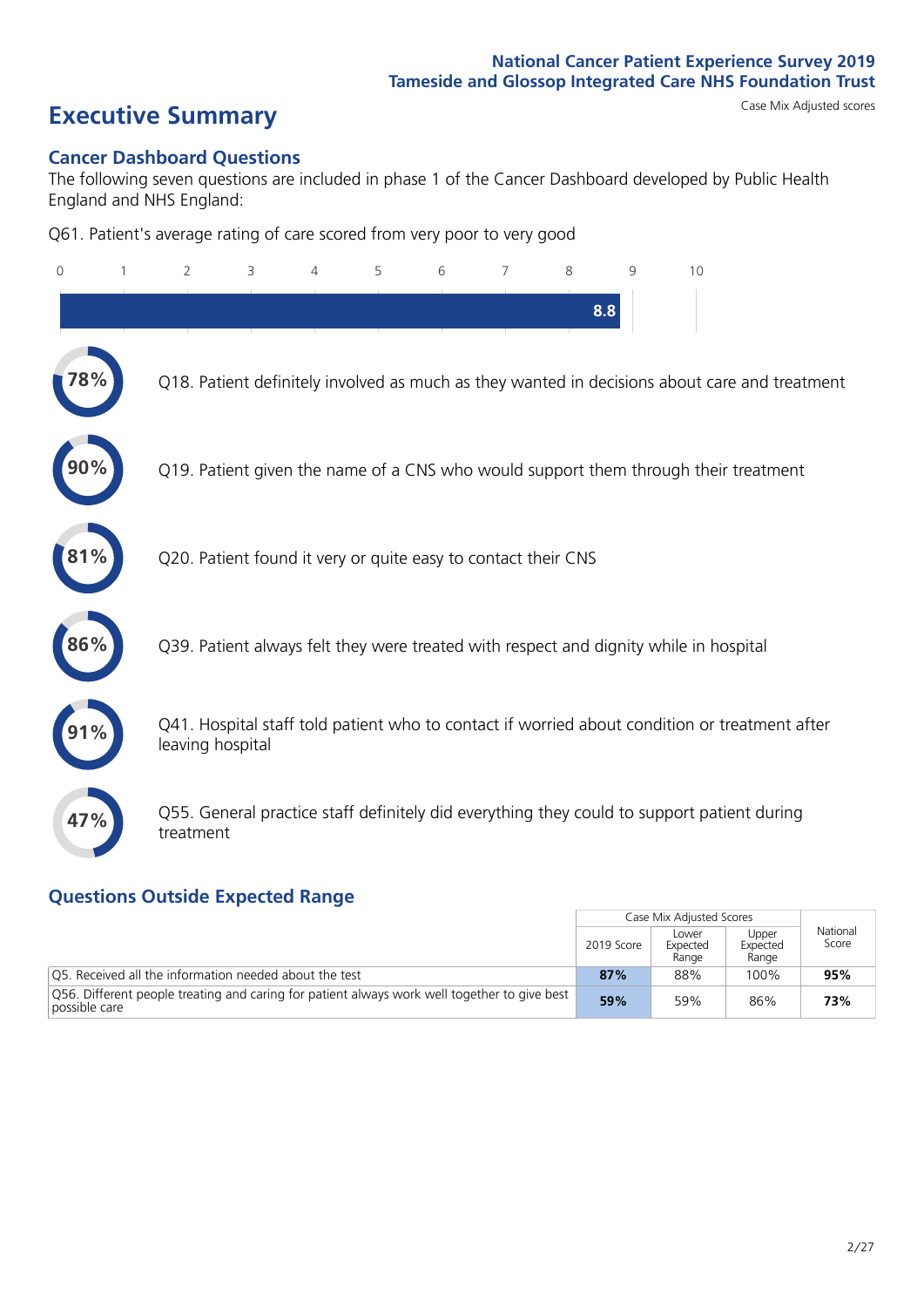## **Introduction**

The National Cancer Patient Experience Survey 2019 is the ninth iteration of the survey first undertaken in 2010. It has been designed to monitor national progress on cancer care; to provide information to drive local quality improvements; to assist commissioners and providers of cancer care; and to inform the work of the various charities and stakeholder groups supporting cancer patients.

The survey was overseen by a national Cancer Patient Experience Advisory Group. This Advisory Group set the principles and objectives of the survey programme and guided questionnaire development. The survey was commissioned and managed by NHS England. The survey provider, Picker, is responsible for designing, running and analysing the survey.

The 2019 survey involved 143 NHS Trusts. Out of 111,366 people, 67,858 people responded to the survey, yielding a response rate of 61%.

# **Methodology**

#### **Eligibility, eldwork and survey methods**

The sample for the survey included all adult (aged 16 and over) NHS patients, with a confirmed primary diagnosis of cancer, discharged from an NHS Trust after an inpatient episode or day case attendance for cancer related treatment in the months of April, May and June 2019. The fieldwork for the survey was undertaken between December 2019 and March 2020.

As in the previous four years, the survey used a mixed mode methodology. Questionnaires were sent by post, with two reminders where necessary, but also included an option to complete the questionnaire online. A Freephone helpline and email was available for respondents to opt out, ask questions about the survey, enable them to complete their questionnaire over the phone and provide access to a translation and interpreting facility for those whose first language was not English.

#### **Case-mix adjustment**

Both unadjusted and adjusted scores are presented in this report. Case-mix adjusted scores allows us to account for the impact that differing patient populations might have on results. By using the case-mix adjusted estimates we can obtain a greater understanding of how a Trust is performing given their patient population. The factors taken into account in this case-mix adjustment are gender, age, ethnic group, deprivation, and tumour group.

#### **Scoring methodology**

Fifty-two questions from the questionnaire are scored as these questions relate directly to patient experience. For all but one question (Q61), scores are presented as the percentage of positive responses out of all scored responses. For Q61, respondents rate their overall care on a scale of 0 to 10, of which the average was calculated for this question's presented score. The percentages in this report have been rounded to the nearest percentage point. Therefore, in some cases the figures do not appear to add up to 100%.

#### **Statistical significance**

In the reporting of 2019 results, appropriate statistical tests have been undertaken to identify unadjusted scores for which the change over time is 'statistically significant'. Thirty-seven scored questions in 2019 have been compared with those of 2018 and a statistically significant change between the two years has been reported where identified.

For the scored questions that are comparable beyond 2018, statistically significant change over the five years has also been reported where identified. A statistically significant difference means that the change in the result is very unlikely to have occurred by sampling variation.

#### **Suppression**

#### **Question-level suppression**

For scores where the base size per question is  $<$ 21, the score will be suppressed and replaced with an asterisk (\*). The base size will include neutral response options.

#### **Double suppression**

If any group within a particular sub-group breakdown (such as the tumour group breakdown) has <21 responses, then the figure for this particular group is suppressed and replaced with an asterisk (\*). If there is only one group within the sub-group breakdown that has <21 respondents, and is therefore suppressed, the group with the next lowest number of respondents is also supressed and replaced with an asterisk (\*) (regardless if it is greater than or less than 21).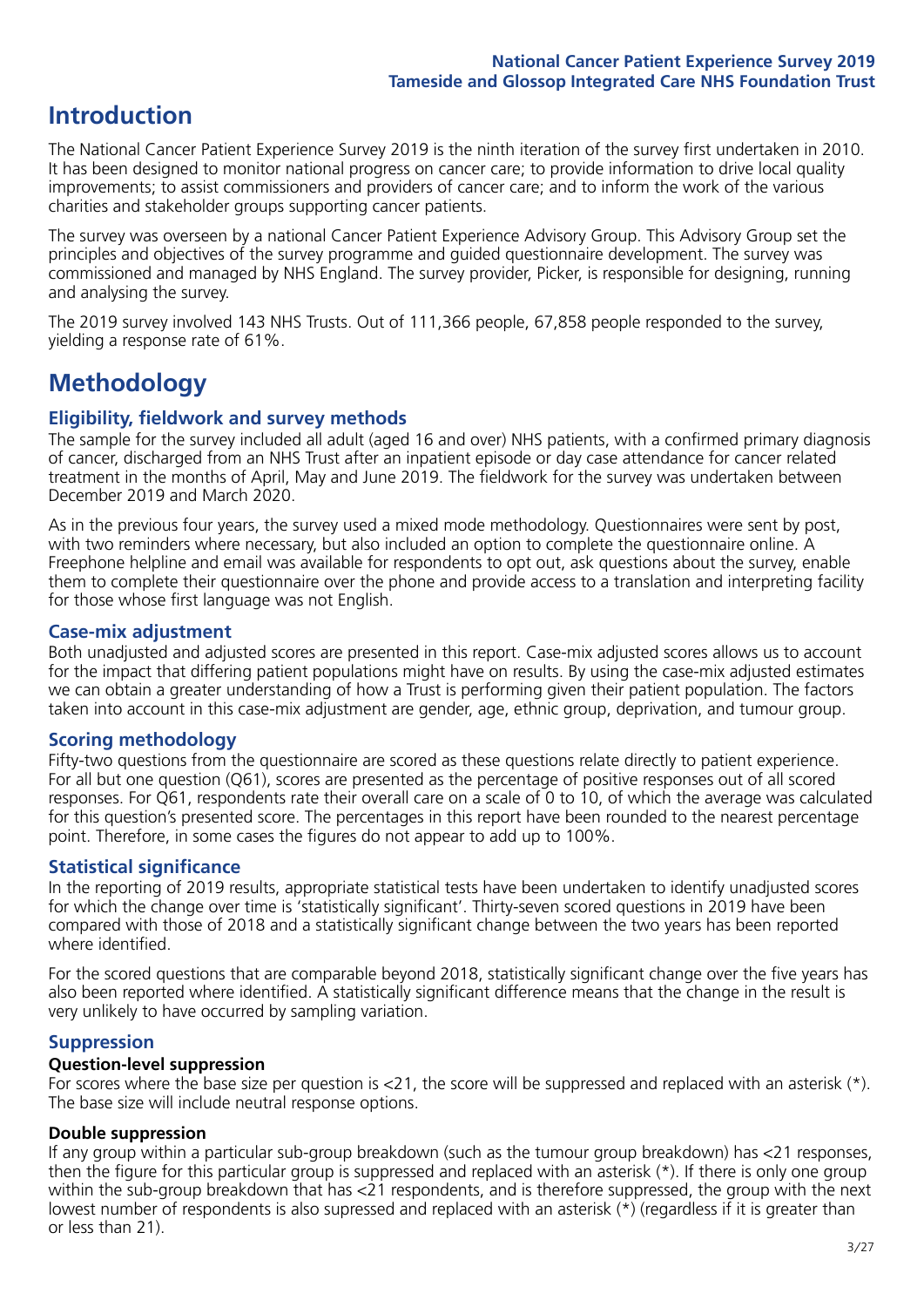## **Understanding the results**

This report shows how this Trust scored for each question in the survey, compared with national results and previous year's results. It is aimed at helping individual Trusts to understand their performance and identify areas for local improvement. Below is a description of the type of results presented within this report and how to understand them.

#### **Expected range charts**

The expected range charts in this report show a bar with the lowest and highest score received for each question nationally. Within this bar, an expected range is given (in grey) and a black diamond represents the actual score for this Trust.

Trusts whose score is above the upper limit of the expected range (in the dark blue) are positive outliers, with a score statistically significantly higher than the national mean. This indicates that the Trust performs better than what Trusts of the same size and demographics are expected to perform. The opposite is true if the score is below the lower limit of the expected range (in the light blue); these are negative outliers. For scores within the expected range (in the grey), the score is what we would expect given the Trust's size and demographics.

#### **Comparability tables**

The comparability tables show the 2018 and 2019 unadjusted scores for this Trust for each scored question. If there is a significant change from 2018 and 2019 or overall from 2015 to 2019, an arrow will be presented for the direction of change. The adjusted 2019 score will also be presented for each scored question along with the lower and upper expected range and national score. Scores above the upper limit of the expected range will be highlighted dark blue, scores below the lower limit of the expected range will be highlighted light blue, and scores within the lower and upper limit of the expected ranges will be highlighted grey.

#### **Tumour type tables**

The tumour type tables show the unadjusted scores for each scored question for each of the 13 tumour groups. The national score for that tumour group is also shown. Unadjusted scores for the same tumour type across different Trusts may not be comparable, as they do not account for the impact that differing patient populations might have on results. Central nervous system is abbreviated as 'CNS' and lower gastrointestinal tract is abbreviated as 'LGT' throughout this report.

#### **Year on year charts**

The year on year charts show five columns representing the unadjusted scores of the last five years (2015, 2016, 2017, 2018 and 2019) for each scored question.

#### **Notes on specific questions**

Following the development phase of the 2019 survey, several changes were made to the questionnaire. Six scored questions were amended (Q5, Q18, Q30, Q35, Q56 and Q60) and one non-scored question (Q29) was amended that impacted the comparability of questions Q30 to Q41. Of all questions changed or impacted by change, only Q60 is presented with historical comparisons; though the results should be interpreted with caution.

#### **Unadjusted data and case-mix adjusted data**

Unadjusted data should be used to see the actual responses from patients relating to the Trust. Case-mix adjusted data, together with expected ranges, should be used to understand whether the results are significantly higher or lower than national results taking account of the patient mix.

### **Further information**

This research was carried out in accordance with the international standard for organisations conducting social research (accreditation to ISO20252:2012; certificate number GB08/74322). The 2019 survey data has been produced and published in line with the Code of Practice for Official Statistics.

For more information on the methodology, please see the Technical Document. It can be viewed along with the 2019 questionnaire and survey quidance on the website at [www.ncpes.co.uk](https://www.ncpes.co.uk/supporting-documents). For all other outputs at National, Trust, CCG and Cancer Alliance level, please see the PDF reports, Excel tables and dashboards at [www.ncpes.co.uk.](https://www.ncpes.co.uk/current-results)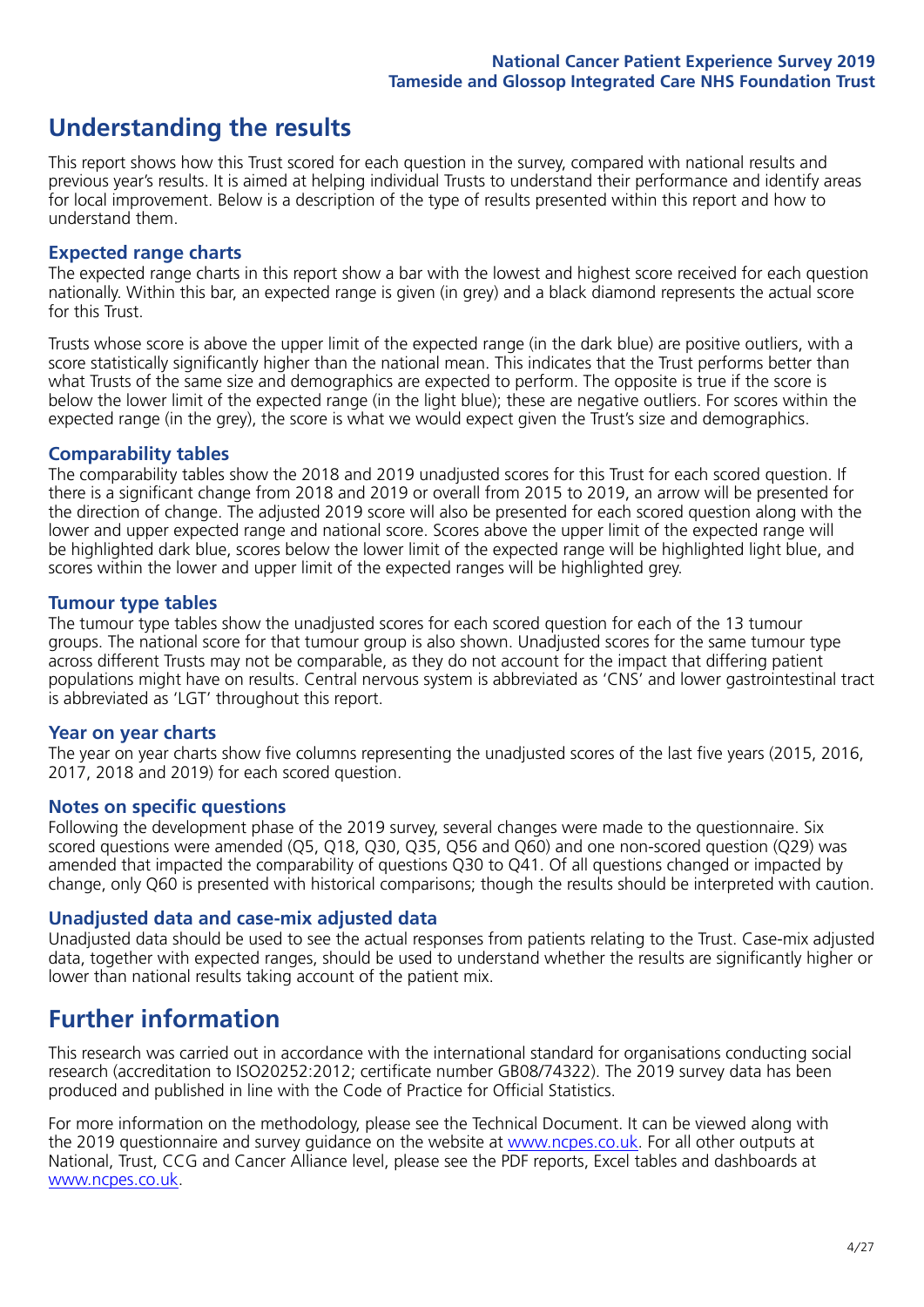### **Response Rate**

#### **Overall Response Rate**

49 patients responded out of a total of 81 patients, resulting in a response rate of 60%.

|              | Sample Size | Adjusted<br>Sample | Completed | Response Rate |
|--------------|-------------|--------------------|-----------|---------------|
| <b>Trust</b> | 89          |                    | 49        | 60%           |
| National     | 119.855     | 111,366            | 67.858    | 61%           |

#### **Respondents by Survey Type**

|                            | Number of<br>Respondents |
|----------------------------|--------------------------|
| Online                     |                          |
| Paper                      | 49                       |
| Phone                      |                          |
| <b>Translation Service</b> |                          |

#### **Respondents by Tumour Group**

|                      | Number of<br>Respondents |
|----------------------|--------------------------|
| Brain / CNS          | Ω                        |
| <b>Breast</b>        | 23                       |
| Colorectal / LGT     | 14                       |
| Gynaecological       | $\mathcal{P}$            |
| Haematological       | 5                        |
| <b>Head and Neck</b> | 3                        |
| Lung                 | 1                        |
| Prostate             | Ω                        |
| Sarcoma              | Ω                        |
| Skin                 | Ω                        |
| <b>Upper Gastro</b>  | 1                        |
| Urological           | Ω                        |
| Other                | Λ                        |

#### **Respondents by Age and Gender**

Respondents year of birth has been used to determine age. This information has been amalgamated into 8 age bands. The age and gender distribution for the Trust was as follows:

|        | Age 16-24 | Age 25-34 | Age 35-44 | Age 45-54 | Age 55-64 | Age 65-74 | Age 75-84 | Age 85+ | Total |
|--------|-----------|-----------|-----------|-----------|-----------|-----------|-----------|---------|-------|
| Male   |           |           |           |           |           |           |           |         |       |
| Female |           |           |           | ت         |           |           |           |         | 34    |
| Total  |           |           |           | 4         | 10        |           |           |         | -49   |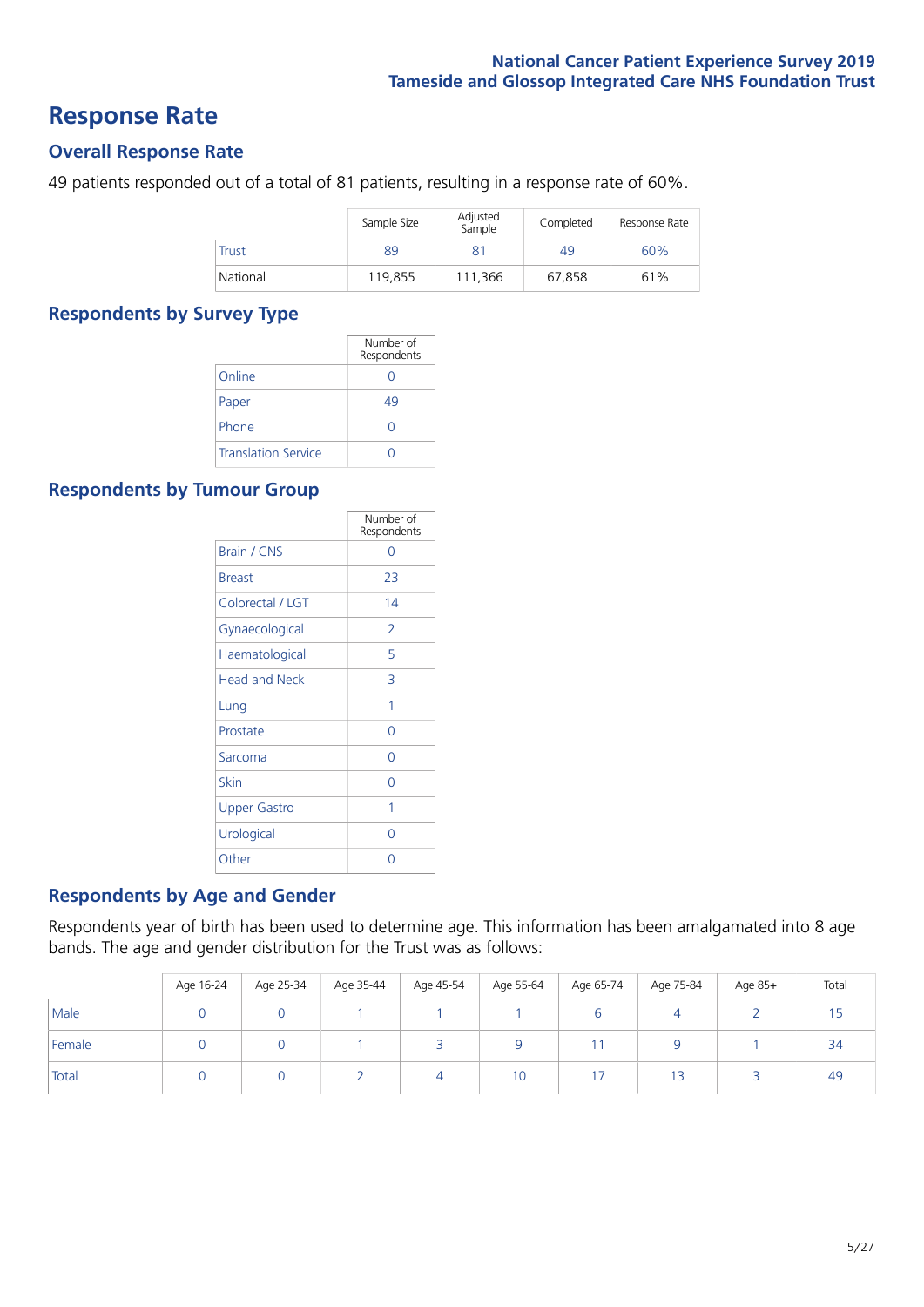# **Expected Range Charts**

| Lower Expected Range<br>Average                                                                                                                                                                                                                                                                                                                                                                                                                                                                                             |       |     | Upper Expected Range |     |     | Case Mix Adjusted Score |                   |                          |                          |     |          |
|-----------------------------------------------------------------------------------------------------------------------------------------------------------------------------------------------------------------------------------------------------------------------------------------------------------------------------------------------------------------------------------------------------------------------------------------------------------------------------------------------------------------------------|-------|-----|----------------------|-----|-----|-------------------------|-------------------|--------------------------|--------------------------|-----|----------|
| <b>SEEING YOUR GP</b><br>Q1. Saw GP once or twice before being told they needed to go to<br>hospital<br>Q2. Patient thought they were seen as soon as necessary                                                                                                                                                                                                                                                                                                                                                             | 0%    | 10% | 20%                  | 30% | 40% | 50%                     | 60%               | 70%                      | 80%<br>82%<br>84%        |     | 90% 100% |
| <b>DIAGNOSTIC TESTS</b><br>Q5. Received all the information needed about the test<br>Q6. The length of time waiting for the test to be done was about<br>right<br>Q7. Test results explained in completely understandable way                                                                                                                                                                                                                                                                                               | $0\%$ | 10% | 20%                  | 30% | 40% | 50%                     | 60%               | 70%                      | 80%<br>87%<br>79%<br>77% |     | 90% 100% |
| <b>FINDING OUT WHAT WAS WRONG WITH YOU</b><br>Q10. Patient told they could bring a family member or friend when<br>first told they had cancer<br>Q11. Patient felt they were told sensitively that they had cancer<br>Q12. Patient completely understood the explanation of what was<br>wrong<br>Q13. Patient given easy to understand written information about<br>the type of cancer they had                                                                                                                             | $0\%$ | 10% | 20%                  | 30% | 40% | 50%                     | 60%               | 70%<br>70%<br>72%<br>72% | 80%<br>84%               |     | 90% 100% |
| <b>DECIDING THE BEST TREATMENT FOR YOU</b><br>Q14. Patient felt that treatment options were completely explained<br>Q15. Patient felt possible side effects were definitely explained in<br>an understandable way<br>Q16. Patient definitely given practical advice and support in dealing<br>with side effects of treatment<br>Q17. Patient definitely told about side effects that could affect<br>them in the future<br>Q18. Patient definitely involved as much as they wanted in<br>decisions about care and treatment | $0\%$ | 10% | 20%                  | 30% | 40% | 50%<br>51%              | 60%<br>64%<br>57% | 70%                      | 80%<br>86%<br>78%        |     | 90% 100% |
| <b>CLINICAL NURSE SPECIALIST (CNS)</b><br>Q19. Patient given the name of a CNS who would support them<br>through their treatment<br>Q20. Patient found it very or quite easy to contact their CNS<br>Q21. Patient got understandable answers to important questions<br>all or most of the time                                                                                                                                                                                                                              | $0\%$ |     | 10% 20%              | 30% | 40% | 50%                     | 60%               | 70%                      | 80%<br>81%<br>84%        | 90% | 90% 100% |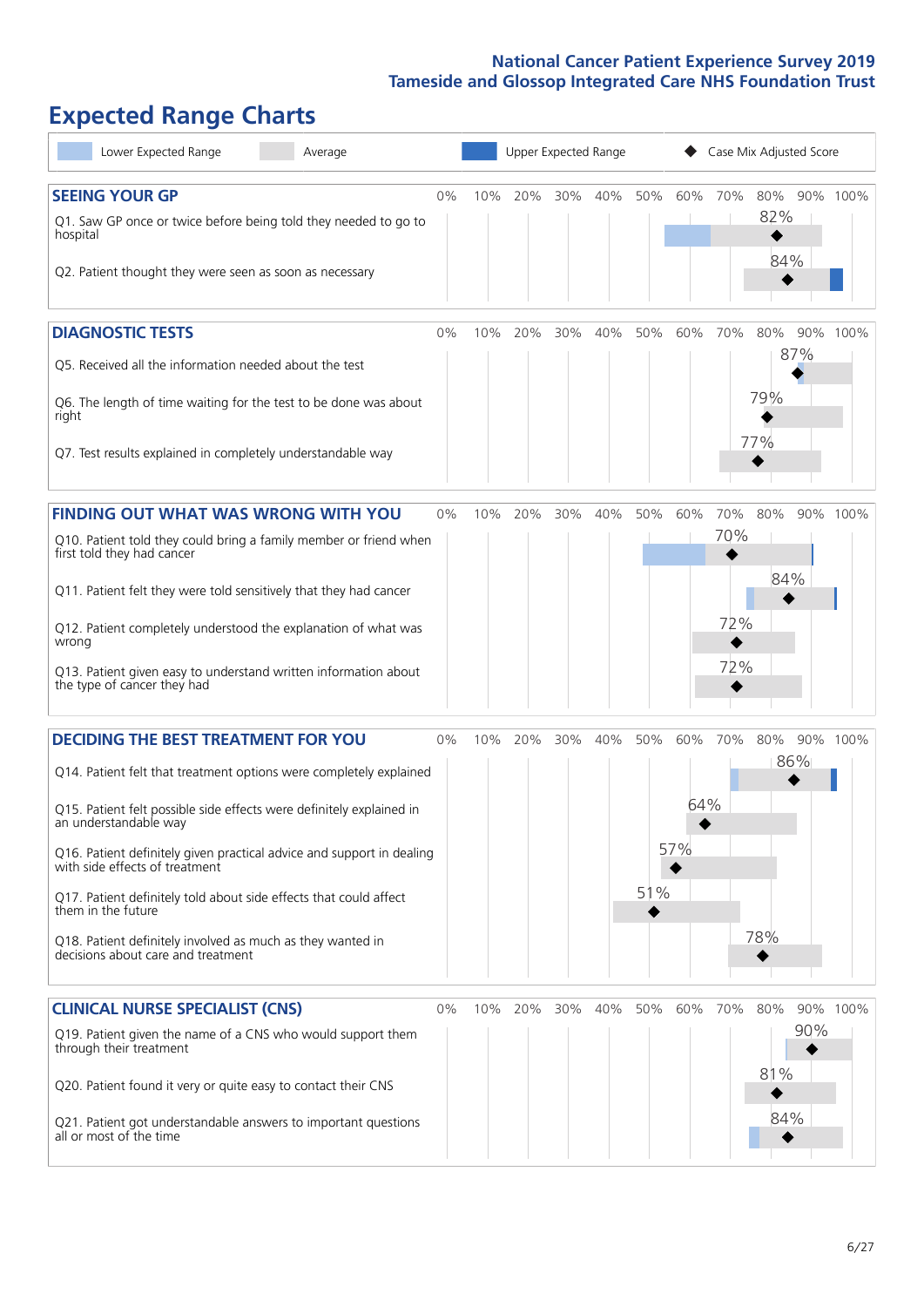# **Expected Range Charts**

| Lower Expected Range<br>Average                                                                                   |     |     | Upper Expected Range |            | Case Mix Adjusted Score |  |  |  |  |
|-------------------------------------------------------------------------------------------------------------------|-----|-----|----------------------|------------|-------------------------|--|--|--|--|
| <b>SUPPORT FOR PEOPLE WITH CANCER</b><br>$0\%$                                                                    | 10% | 20% | 30%<br>40%           | 50%<br>60% | 70%<br>80%<br>90% 100%  |  |  |  |  |
| Q22. Hospital staff gave information about support or self-help<br>groups for people with cancer                  |     |     |                      |            | 80%                     |  |  |  |  |
| Q23. Hospital staff discussed or gave information about the impact<br>cancer could have on day to day activities  |     |     |                      |            | 76%<br>◆                |  |  |  |  |
| Q24. Hospital staff gave information on getting financial help or<br>possible benefits                            |     |     |                      |            | 67%                     |  |  |  |  |
| Q25. Hospital staff told patient they could get free prescriptions                                                |     |     |                      |            |                         |  |  |  |  |
| <b>OPERATIONS</b><br>$0\%$                                                                                        | 10% | 20% | 30%<br>40%           | 50%<br>60% | 70%<br>80%<br>90% 100%  |  |  |  |  |
| Q27. Beforehand, patient had all the information needed about the<br>operation                                    |     |     |                      |            | 96%                     |  |  |  |  |
| Q28. Afterwards, staff completely explained how operation had<br>gone in understandable way                       |     |     |                      |            | 67%                     |  |  |  |  |
| <b>HOSPITAL CARE AS AN INPATIENT</b><br>0%                                                                        | 10% | 20% | 30%<br>40%           | 50%<br>60% | 80%<br>90% 100%<br>70%  |  |  |  |  |
| Q30. Hospital staff didn't talk in front of patient as if patient wasn't<br>there                                 |     |     |                      |            | 83%                     |  |  |  |  |
| Q31. Patient had confidence and trust in all doctors treating them                                                |     |     |                      |            | 84%                     |  |  |  |  |
| Q32. Patient's family or someone close definitely felt able to talk to<br>a doctor                                |     |     |                      |            | 75%                     |  |  |  |  |
| Q33. Patient had confidence and trust in all the ward nurses<br>treating them                                     |     |     |                      |            | 79%                     |  |  |  |  |
| Q34. Patient thought there were always or nearly always enough<br>nurses on duty to care for them                 |     |     |                      | 54%        |                         |  |  |  |  |
| Q35. All hospital staff asked patient what name they prefer to be<br>called by                                    |     |     |                      | 58%        |                         |  |  |  |  |
| Q36. Patient always given enough privacy when discussing<br>condition or treatment                                |     |     |                      |            | 81%                     |  |  |  |  |
| Q37. Patient definitely found hospital staff to discuss worries or<br>fears during their inpatient visit          |     |     |                      | 60%        |                         |  |  |  |  |
| Q38. Hospital staff definitely did everything they could to help<br>control pain                                  |     |     |                      |            | 79%                     |  |  |  |  |
| Q39. Patient always felt they were treated with respect and dignity<br>while in hospital                          |     |     |                      |            | 86%                     |  |  |  |  |
| Q40. Patient given clear written information about what should or<br>should not do after leaving hospital         |     |     |                      |            | 91%                     |  |  |  |  |
| Q41. Hospital staff told patient who to contact if worried about<br>condition or treatment after leaving hospital |     |     |                      |            | 91%                     |  |  |  |  |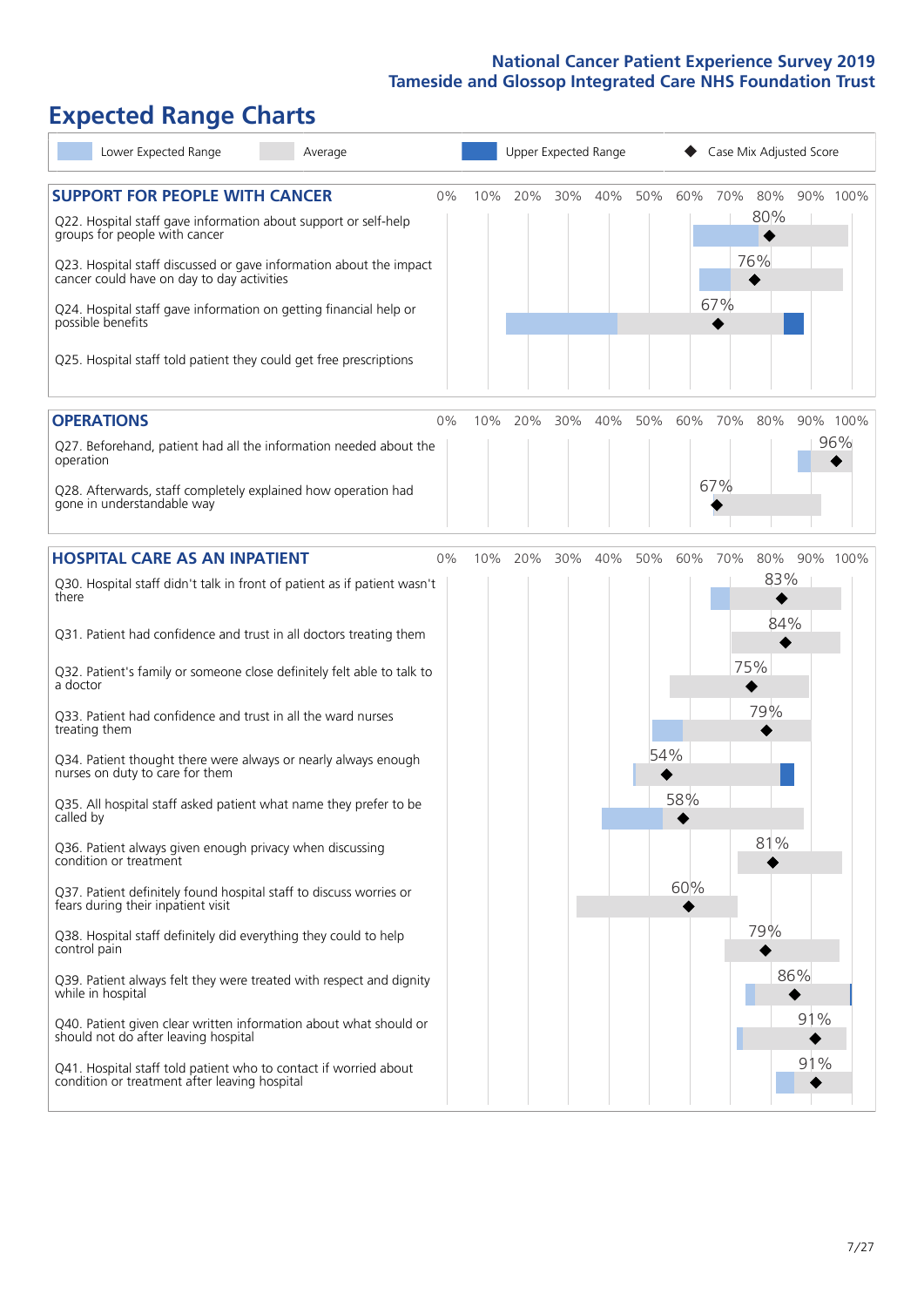# **Expected Range Charts**

| Lower Expected Range                                                                                                                                                                                                                                                                                                                                                                                                       | Average |       | Upper Expected Range |     |            |     |            |                | Case Mix Adjusted Score |     |     |          |
|----------------------------------------------------------------------------------------------------------------------------------------------------------------------------------------------------------------------------------------------------------------------------------------------------------------------------------------------------------------------------------------------------------------------------|---------|-------|----------------------|-----|------------|-----|------------|----------------|-------------------------|-----|-----|----------|
| <b>HOSPITAL CARE AS A DAY PATIENT / OUTPATIENT 0%</b><br>Q43. Patient definitely found hospital staff to discuss worries or<br>fears during their outpatient or day case visit<br>Q44. Cancer doctor had the right documents at patient's last<br>outpatient appointment                                                                                                                                                   |         |       | 10%                  | 20% | 30%        | 40% | 50%        | 60%            | 70%<br>72%              | 80% | 90% | 90% 100% |
| Q46. Beforehand patient completely had all information needed<br>about radiotherapy treatment<br>Q47. Patient completely given understandable information about<br>whether radiotherapy was working<br>Q49. Beforehand patient completely had all information needed<br>about chemotherapy treatment<br>Q50. Patient given enough information about whether<br>chemotherapy was working in a completely understandable way |         |       |                      |     |            |     |            |                |                         |     |     |          |
|                                                                                                                                                                                                                                                                                                                                                                                                                            |         |       |                      |     |            |     |            |                |                         |     |     |          |
| <b>HOME CARE AND SUPPORT</b><br>Q51. Hospital staff definitely gave family or someone close all the<br>information needed to help care at home<br>Q52. Patient definitely given enough support from health or social<br>services during treatment                                                                                                                                                                          |         | 0%    | 10%                  | 20% | 30%        | 40% | 50%<br>53% | 60% 70%<br>63% |                         | 80% |     | 90% 100% |
| Q53. Patient definitely given enough support from health or social<br>services after treatment                                                                                                                                                                                                                                                                                                                             |         |       |                      |     |            |     |            |                |                         |     |     |          |
| <b>CARE FROM YOUR GENERAL PRACTICE</b>                                                                                                                                                                                                                                                                                                                                                                                     |         | $0\%$ | 10%                  | 20% | 30%        | 40% | 50%        | 60%            | 70%                     | 80% |     | 90% 100% |
| Q54. GP given enough information about patient's condition and<br>treatment<br>Q55. General practice staff definitely did everything they could to<br>support patient during treatment                                                                                                                                                                                                                                     |         |       |                      |     |            |     | 47%        |                |                         |     |     | 100%     |
|                                                                                                                                                                                                                                                                                                                                                                                                                            |         |       |                      |     |            |     |            |                |                         |     |     |          |
| <b>YOUR OVERALL NHS CARE</b><br>Q56. Different people treating and caring for patient always work<br>well together to give best possible care<br>Q57. Patient given a care plan                                                                                                                                                                                                                                            |         | $0\%$ | 10%                  | 20% | 30%<br>27% | 40% | 50%        | 60%<br>59%     | 70%                     | 80% |     | 90% 100% |
| Q58. Overall the administration of care was good or very good                                                                                                                                                                                                                                                                                                                                                              |         |       |                      |     |            |     |            |                |                         | 82% |     |          |
| Q59. Patient felt length of time for attending clinics and<br>appointments for cancer was about right<br>Q60. Someone discussed with patient whether they would like to                                                                                                                                                                                                                                                    |         |       |                      |     | 33%        |     |            |                |                         | 76% |     |          |
| take part in cancer research                                                                                                                                                                                                                                                                                                                                                                                               |         | 0     |                      | 2   | 3          | 4   | 5          | 6              |                         | 8   | 9   | 10       |
| Q61. Patient's average rating of care scored from very poor to very<br>good                                                                                                                                                                                                                                                                                                                                                |         |       |                      |     |            |     |            |                |                         |     | 8.8 |          |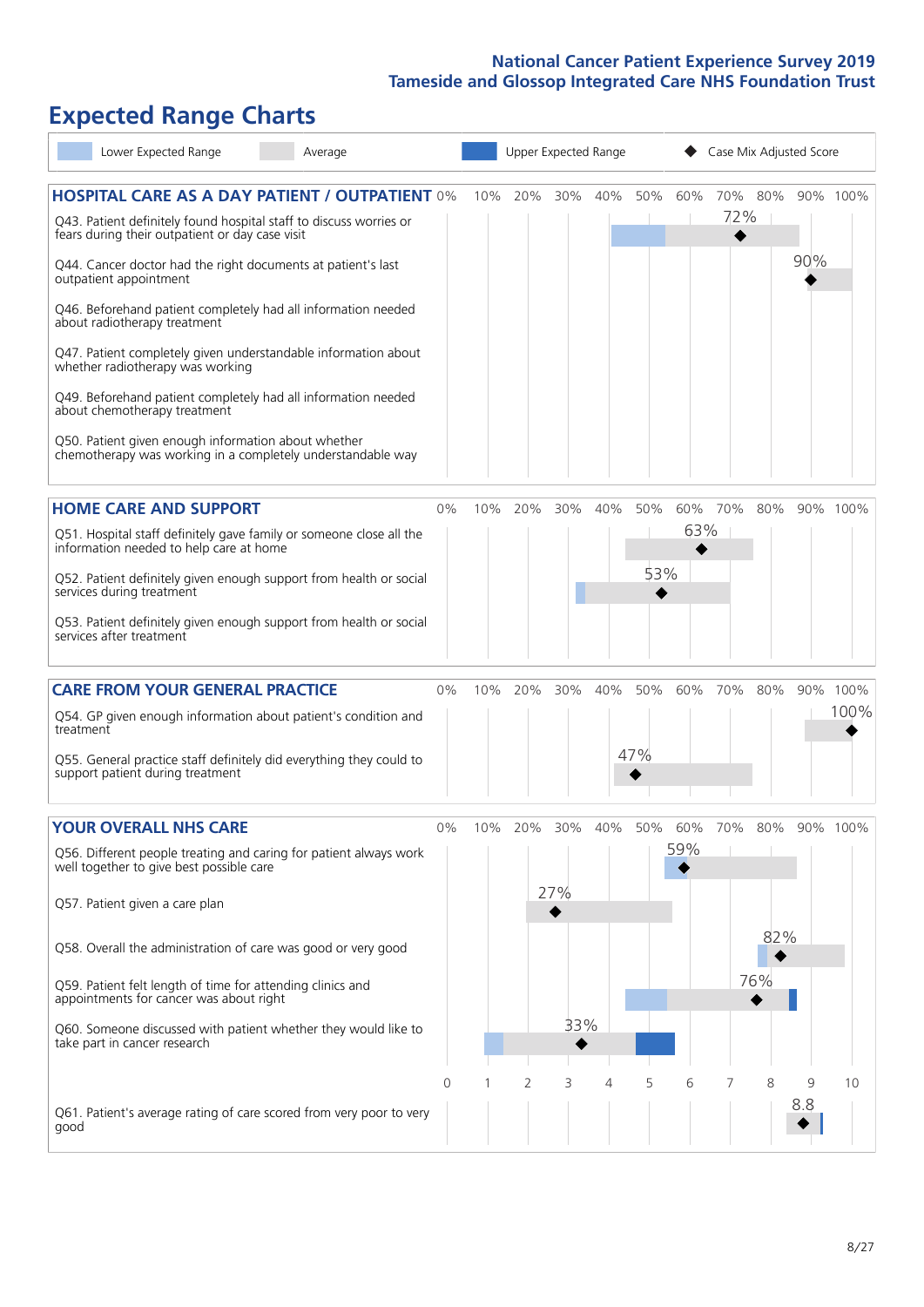# **Comparability Tables**

 $\blacktriangle$ 

\* Indicates where a score has been suppressed because there are less than 21 responses.

\*\* No score available for 2018.

or  $\blacktriangledown$ Change 2018-2019: Indicates where 2019 score is significantly higher or lower than 2018 score Change Overall: Indicates significant change overall (2015, 2016, 2017, 2018 and 2019).

Adjusted Score below Lower Expected Range Adjusted Score between Upper and Lower Expected Ranges Adjusted Score above Upper Expected Range

|                                                                             |           |               | Unadjusted Scores |               |                                                 |         |               | Case Mix Adjusted Scores                   |                |                   |
|-----------------------------------------------------------------------------|-----------|---------------|-------------------|---------------|-------------------------------------------------|---------|---------------|--------------------------------------------|----------------|-------------------|
|                                                                             | 2018<br>n | 2018<br>Score | 2019<br>n         | 2019<br>Score | $  \overline{Change}  $ Change<br>2018-<br>2019 | Overall | 2019<br>Score | Lower<br><b>Expected Expected</b><br>Range | Upper<br>Range | National<br>Score |
| <b>SEEING YOUR GP</b>                                                       |           |               |                   |               |                                                 |         |               |                                            |                |                   |
| Q1. Saw GP once or twice before being told they needed to go<br>to hospital | 36        | 89%           | 34                | 85%           |                                                 |         | 82%           | 65%                                        | 93%            | 79%               |
| Q2. Patient thought they were seen as soon as necessary                     | 44        | 95%           | 46                | 87%           |                                                 |         | 84%           | 73%                                        | 95%            | 84%               |
| <b>DIAGNOSTIC TESTS</b>                                                     |           |               |                   |               |                                                 |         |               |                                            |                |                   |
| Q5. Received all the information needed about the test                      | $***$     | $* *$         | 39                | 87%           |                                                 |         | 87%           | 88%                                        | 100%           | 95%               |
| Q6. The length of time waiting for the test to be done was<br>about right   | 45        | 96%           | 42                | 83%           | ▼                                               |         | 79%           | 78%                                        | 98%            | 88%               |

Q7. Test results explained in completely understandable way 45 **89%** 39 **79% 77%** 67% 92% **80% FINDING OUT WHAT WAS WRONG WITH YOU**

| <u>I INDINU UU I WIIAI WAJ WINJNU WIIII I UU</u>                                                |    |     |    |     |     |     |     |     |
|-------------------------------------------------------------------------------------------------|----|-----|----|-----|-----|-----|-----|-----|
| Q10. Patient told they could bring a family member or friend<br>when first told they had cancer | 43 | 77% |    | 74% | 70% | 64% | 90% | 77% |
| Q11. Patient felt they were told sensitively that they had cancer                               | 47 | 87% | 48 | 88% | 84% | 76% | 96% | 86% |
| Q12. Patient completely understood the explanation of what<br>was wrong                         | 47 | 70% |    | 74% | 72% | 61% | 86% | 73% |
| Q13. Patient given easy to understand written information<br>about the type of cancer they had  | 38 | 92% |    | 74% | 72% | 61% | 88% | 74% |

| <b>DECIDING THE BEST TREATMENT FOR YOU</b>                                                           |      |     |                |     |     |     |     |     |
|------------------------------------------------------------------------------------------------------|------|-----|----------------|-----|-----|-----|-----|-----|
| Q14. Patient felt that treatment options were completely<br>explained                                | 44   | 84% | 4 <sup>1</sup> | 88% | 86% | 72% | 95% | 83% |
| Q15. Patient felt possible side effects were definitely explained<br>in an understandable way        | 46   | 72% | 41             | 66% | 64% | 59% | 86% | 73% |
| Q16. Patient definitely given practical advice and support in dealing with side effects of treatment | 47   | 72% | 42             | 60% | 57% | 53% | 82% | 67% |
| Q17. Patient definitely told about side effects that could affect<br>them in the future              | 42   | 67% | 38             | 53% | 51% | 41% | 73% | 57% |
| Q18. Patient definitely involved as much as they wanted in<br>decisions about care and treatment     | $**$ | **  | 44             | 80% | 78% | 69% | 93% | 81% |

| <b>CLINICAL NURSE SPECIALIST (CNS)</b>                                                    |    |     |    |     |     |     |      |     |
|-------------------------------------------------------------------------------------------|----|-----|----|-----|-----|-----|------|-----|
| Q19. Patient given the name of a CNS who would support them<br>through their treatment    | 47 | 98% | 48 | 92% | 90% | 84% | 100% | 92% |
| Q20. Patient found it very or quite easy to contact their CNS                             | 43 | 93% | 41 | 83% | 81% | 73% | 96%  | 85% |
| Q21. Patient got understandable answers to important<br>questions all or most of the time | 44 | 91% | 39 | 85% | 84% | 77% | 98%  | 87% |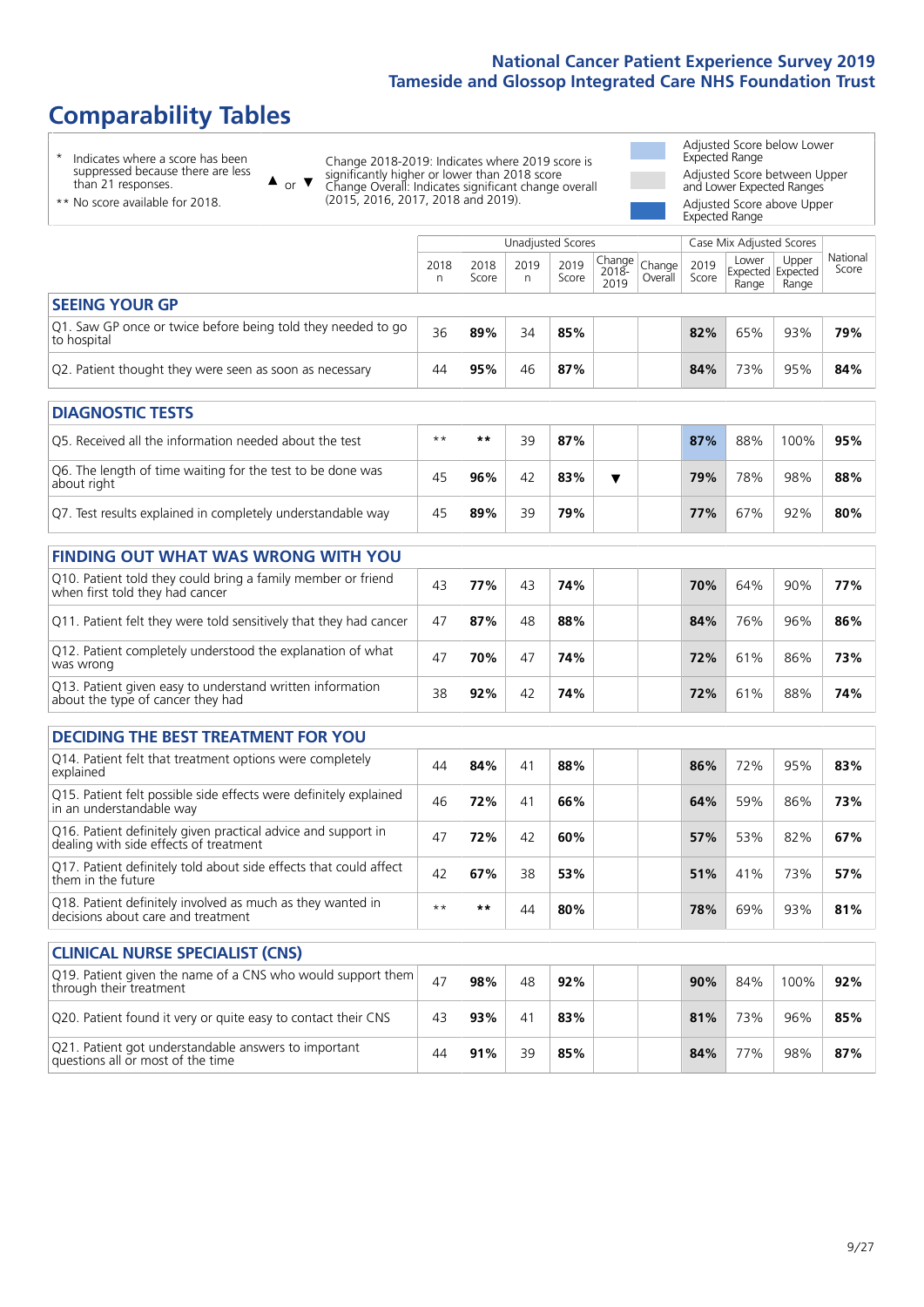# **Comparability Tables**

\* Indicates where a score has been suppressed because there are less than 21 responses.

\*\* No score available for 2018.

 $\triangle$  or  $\nabla$ 

Change 2018-2019: Indicates where 2019 score is significantly higher or lower than 2018 score Change Overall: Indicates significant change overall (2015, 2016, 2017, 2018 and 2019).

Adjusted Score below Lower Expected Range Adjusted Score between Upper and Lower Expected Ranges Adjusted Score above Upper Expected Range

|                                                                                                                   |              |               | <b>Unadjusted Scores</b> |               |                            |                   |               | Case Mix Adjusted Scores            |                |                   |
|-------------------------------------------------------------------------------------------------------------------|--------------|---------------|--------------------------|---------------|----------------------------|-------------------|---------------|-------------------------------------|----------------|-------------------|
|                                                                                                                   | 2018<br>n    | 2018<br>Score | 2019<br>$\mathsf{n}$     | 2019<br>Score | Change<br>$2018 -$<br>2019 | Change<br>Overall | 2019<br>Score | Lower<br>Expected Expected<br>Range | Upper<br>Range | National<br>Score |
| <b>SUPPORT FOR PEOPLE WITH CANCER</b>                                                                             |              |               |                          |               |                            |                   |               |                                     |                |                   |
| Q22. Hospital staff gave information about support or self-help<br>groups for people with cancer                  | 37           | 95%           | 34                       | 82%           |                            |                   | 80%           | 77%                                 | 99%            | 88%               |
| Q23. Hospital staff discussed or gave information about the<br>impact cancer could have on day to day activities  | 29           | 86%           | 27                       | 78%           |                            |                   | 76%           | 70%                                 | 98%            | 84%               |
| Q24. Hospital staff gave information on getting financial help or<br>possible benefits                            | 21           | 62%           | 22                       | 68%           |                            |                   | 67%           | 42%                                 | 83%            | 63%               |
| Q25. Hospital staff told patient they could get free prescriptions                                                | 17           | $\star$       | 14                       | $\star$       |                            |                   | $\star$       |                                     |                | 82%               |
| <b>OPERATIONS</b>                                                                                                 |              |               |                          |               |                            |                   |               |                                     |                |                   |
| Q27. Beforehand, patient had all the information needed about<br>the operation                                    | 36           | 97%           | 34                       | 97%           |                            |                   | 96%           | 90%                                 | 100%           | 96%               |
| Q28. Afterwards, staff completely explained how operation had<br>gone in understandable way                       | 34           | 76%           | 36                       | 69%           |                            |                   | 67%           | 66%                                 | 92%            | 79%               |
| <b>HOSPITAL CARE AS AN INPATIENT</b>                                                                              |              |               |                          |               |                            |                   |               |                                     |                |                   |
| Q30. Hospital staff didn't talk in front of patient as if patient<br>wasn't there                                 | $\star\star$ | $***$         | 28                       | 86%           |                            |                   | 83%           | 70%                                 | 97%            | 84%               |
| Q31. Patient had confidence and trust in all doctors treating<br>them                                             | $**$         | **            | 29                       | 86%           |                            |                   | 84%           | 70%                                 | 97%            | 84%               |
| Q32. Patient's family or someone close definitely felt able to talk<br>to a doctor                                | $* *$        | $**$          | 26                       | 77%           |                            |                   | 75%           | 55%                                 | 89%            | 72%               |
| O33. Patient had confidence and trust in all the ward nurses<br>treating them                                     | $**$         | $***$         | 30                       | 80%           |                            |                   | 79%           | 58%                                 | 90%            | 74%               |
| Q34. Patient thought there were always or nearly always<br>enough nurses on duty to care for them                 | $**$         | $***$         | 30                       | 57%           |                            |                   | 54%           | 47%                                 | 82%            | 64%               |
| Q35. All hospital staff asked patient what name they prefer to<br>be called by                                    | $**$         | $***$         | 30                       | 57%           |                            |                   | 58%           | 53%                                 | 88%            | 71%               |
| Q36. Patient always given enough privacy when discussing<br>condition or treatment                                | $**$         | $***$         | 30                       | 83%           |                            |                   | 81%           | 72%                                 | 98%            | 85%               |
| Q37. Patient definitely found hospital staff to discuss worries or<br>fears during their inpatient visit          | $**$         | $***$         | 24                       | 63%           |                            |                   | 60%           | 32%                                 | 72%            | 52%               |
| Q38. Hospital staff definitely did everything they could to help<br>control pain                                  | $* *$        | $***$         | 27                       | 81%           |                            |                   | 79%           | 69%                                 | 97%            | 83%               |
| Q39. Patient always felt they were treated with respect and<br>dignity while in hospital                          | $* *$        | $***$         | 30                       | 87%           |                            |                   | 86%           | 76%                                 | 99%            | 88%               |
| Q40. Patient given clear written information about what should<br>or should not do after leaving hospital         | $\star\star$ | **            | 29                       | 93%           |                            |                   | 91%           | 73%                                 | 99%            | 86%               |
| Q41. Hospital staff told patient who to contact if worried about<br>condition or treatment after leaving hospital | $* *$        | $***$         | 29                       | 93%           |                            |                   | 91%           | 86%                                 | 100%           | 94%               |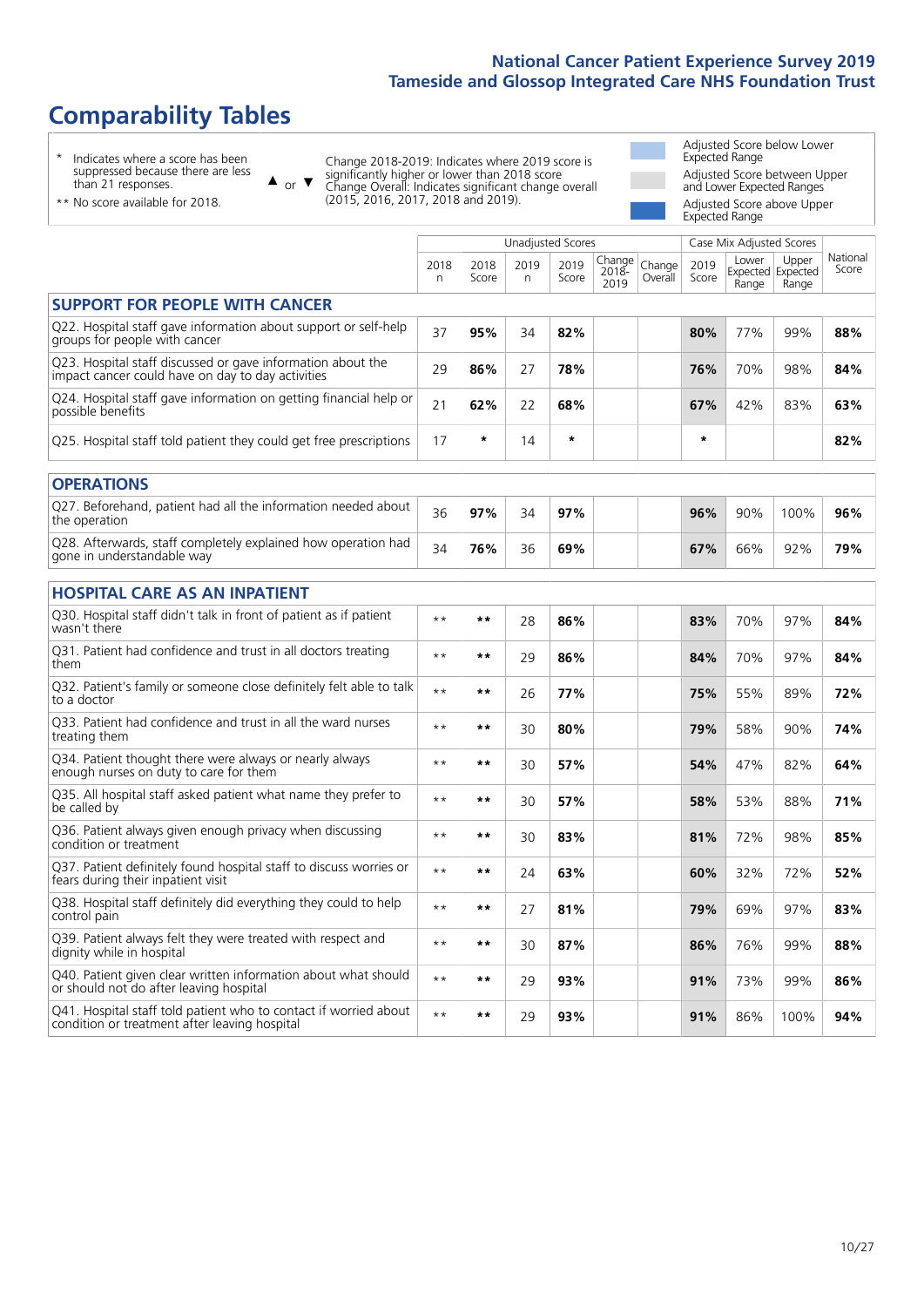# **Comparability Tables**

\* Indicates where a score has been suppressed because there are less than 21 responses.

\*\* No score available for 2018.

or  $\blacktriangledown$  $\blacktriangle$ 

Change 2018-2019: Indicates where 2019 score is significantly higher or lower than 2018 score Change Overall: Indicates significant change overall (2015, 2016, 2017, 2018 and 2019).

Adjusted Score below Lower Expected Range Adjusted Score between Upper and Lower Expected Ranges Adjusted Score above Upper Expected Range

|                                                                                                                                                                                                                                                                                                                                                                                      |              |               |            | Unadjusted Scores |                            |                   |               | Case Mix Adjusted Scores |                                     |                   |
|--------------------------------------------------------------------------------------------------------------------------------------------------------------------------------------------------------------------------------------------------------------------------------------------------------------------------------------------------------------------------------------|--------------|---------------|------------|-------------------|----------------------------|-------------------|---------------|--------------------------|-------------------------------------|-------------------|
|                                                                                                                                                                                                                                                                                                                                                                                      | 2018<br>n    | 2018<br>Score | 2019<br>n. | 2019<br>Score     | Change<br>$2018 -$<br>2019 | Change<br>Overall | 2019<br>Score | Lower<br>Range           | Upper<br>Expected Expected<br>Range | National<br>Score |
| <b>HOSPITAL CARE AS A DAY PATIENT / OUTPATIENT</b>                                                                                                                                                                                                                                                                                                                                   |              |               |            |                   |                            |                   |               |                          |                                     |                   |
| Q43. Patient definitely found hospital staff to discuss worries or<br>fears during their outpatient or day case visit                                                                                                                                                                                                                                                                | 32           | 84%           | 29         | 72%               |                            |                   | 72%           | 54%                      | 87%                                 | 71%               |
| Q44. Cancer doctor had the right documents at patient's last<br>outpatient appointment                                                                                                                                                                                                                                                                                               | 40           | 95%           | 33         | 91%               |                            |                   | 90%           | 89%                      | 100%                                | 96%               |
| Q46. Beforehand patient completely had all information needed<br>about radiotherapy treatment                                                                                                                                                                                                                                                                                        | 6            | *             | 12         | $\star$           |                            |                   | $\star$       |                          |                                     | 86%               |
| Q47. Patient completely given understandable information<br>about whether radiotherapy was working                                                                                                                                                                                                                                                                                   | 6            | $\star$       | 13         | $\star$           |                            |                   | $\star$       |                          |                                     | 60%               |
| Q49. Beforehand patient completely had all information needed<br>about chemotherapy treatment                                                                                                                                                                                                                                                                                        | 14           | $\star$       | 16         | $\star$           |                            |                   | $\star$       |                          |                                     | 84%               |
| Q50. Patient given enough information about whether<br>chemotherapy was working in a completely understandable way                                                                                                                                                                                                                                                                   | 13           | $\star$       | 14         | $\star$           |                            |                   | $\star$       |                          |                                     | 68%               |
| <b>HOME CARE AND SUPPORT</b>                                                                                                                                                                                                                                                                                                                                                         |              |               |            |                   |                            |                   |               |                          |                                     |                   |
| Q51. Hospital staff definitely gave family or someone close all<br>the information needed to help care at home                                                                                                                                                                                                                                                                       | 38           | 63%           | 37         | 65%               |                            |                   | 63%           | 44%                      | 76%                                 | 60%               |
| Q52. Patient definitely given enough support from health or<br>social services during treatment                                                                                                                                                                                                                                                                                      | 29           | 69%           | 32         | 56%               |                            |                   | 53%           | 34%                      | 70%                                 | 52%               |
| Q53. Patient definitely given enough support from health or<br>social services after treatment                                                                                                                                                                                                                                                                                       | 23           | 61%           | 17         | $\star$           |                            |                   | $\star$       |                          |                                     | 45%               |
| <b>CARE FROM YOUR GENERAL PRACTICE</b>                                                                                                                                                                                                                                                                                                                                               |              |               |            |                   |                            |                   |               |                          |                                     |                   |
| Q54. GP given enough information about patient's condition<br>and treatment                                                                                                                                                                                                                                                                                                          | 36           | 100%          | 36         | 100%              |                            |                   | 100%          | 88%                      | 100%                                | 95%               |
| Q55. General practice staff definitely did everything they could<br>to support patient during treatment                                                                                                                                                                                                                                                                              | 33           | 52%           | 32         | 47%               |                            |                   | 47%           | 41%                      | 75%                                 | 58%               |
| <b>YOUR OVERALL NHS CARE</b>                                                                                                                                                                                                                                                                                                                                                         |              |               |            |                   |                            |                   |               |                          |                                     |                   |
| Q56. Different people treating and caring for patient always<br>work well together to give best possible care                                                                                                                                                                                                                                                                        | $\star\star$ | $***$         | 42         | 60%               |                            |                   | 59%           | 59%                      | 86%                                 | 73%               |
| Q57. Patient given a care plan                                                                                                                                                                                                                                                                                                                                                       | 33           | 45%           | 28         | 29%               |                            |                   | 27%           | 20%                      | 56%                                 | 38%               |
| Q58. Overall the administration of care was good or very good                                                                                                                                                                                                                                                                                                                        | 47           | 91%           | 43         | 84%               |                            |                   | 82%           | 79%                      | 98%                                 | 89%               |
| $\overline{O}$ $\overline{O}$ $\overline{O}$ $\overline{O}$ $\overline{O}$ $\overline{O}$ $\overline{O}$ $\overline{O}$ $\overline{O}$ $\overline{O}$ $\overline{O}$ $\overline{O}$ $\overline{O}$ $\overline{O}$ $\overline{O}$ $\overline{O}$ $\overline{O}$ $\overline{O}$ $\overline{O}$ $\overline{O}$ $\overline{O}$ $\overline{O}$ $\overline{O}$ $\overline{O}$ $\overline{$ |              |               |            |                   |                            |                   |               |                          |                                     |                   |

| Q56. Overall the administration of care was good or very good                                         | 4/ | <b>9170</b> | 40 | O470 | <b>OZ</b> 70 | ס7 כ   | YO 70 | -0970 |
|-------------------------------------------------------------------------------------------------------|----|-------------|----|------|--------------|--------|-------|-------|
| Q59. Patient felt length of time for attending clinics and<br>appointments for cancer was about right | 47 | 55%         | 44 | 77%  | 76%          | 54%    | 84%   | 69%   |
| Q60. Someone discussed with patient whether they would like<br>to take part in cancer research        | 44 | 30%         | 41 | 32%  | 33%          | $14\%$ | 47%   | 30%   |
| Q61. Patient's average rating of care scored from very poor to<br>very good                           |    | 8.9         | 44 | 8.9  | 8.8          | 8.4    | 92    | 8.8   |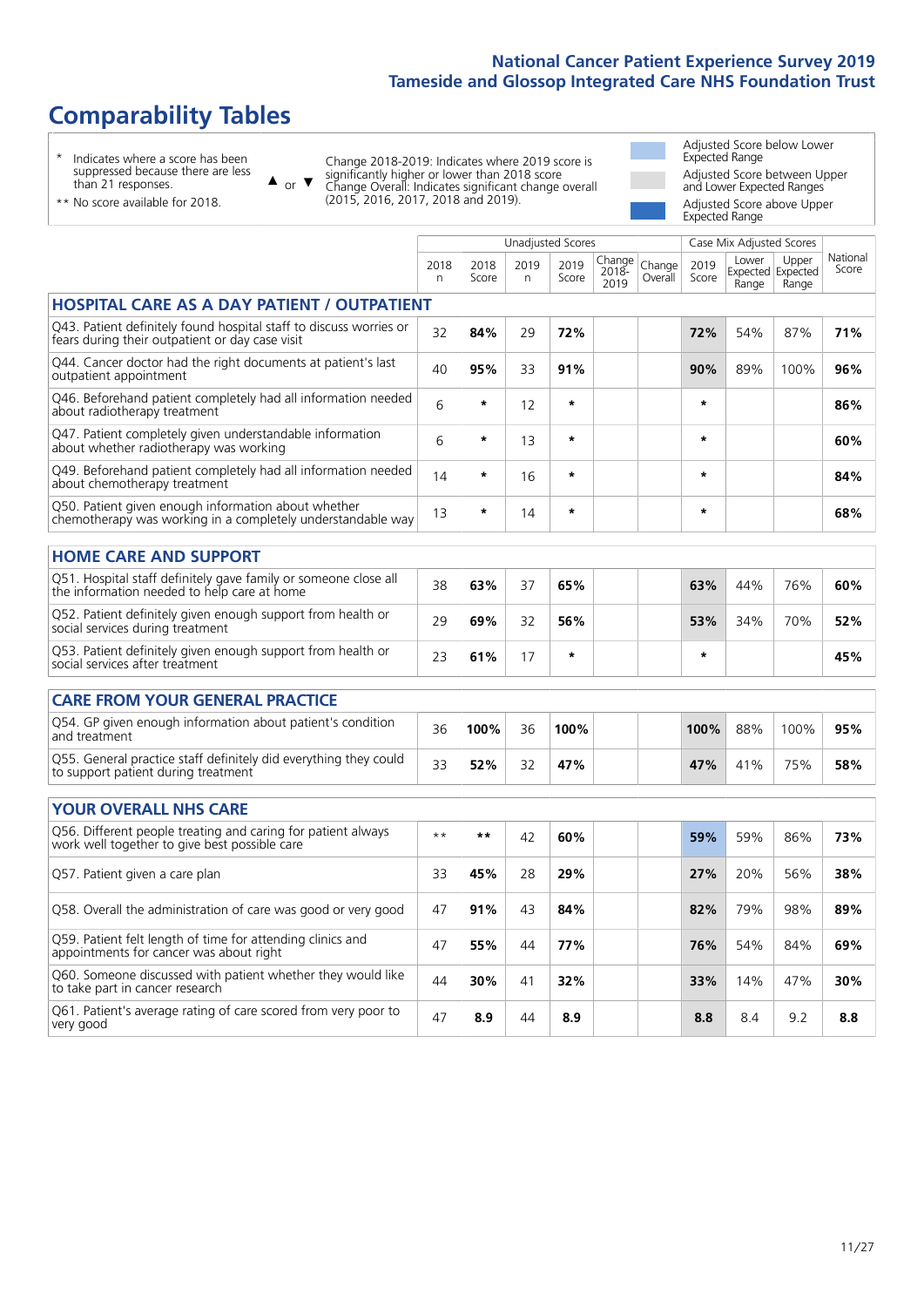# **Tumour Type Tables**

\* Indicates where a score has been suppressed because there are less than 21 responses.

n.a. Indicates that there were no respondents for that tumour group.

| <b>SEEING YOUR GP</b>                           |          |              |               |                     |                |                |                                             |         | Tumour Group |         |      |                 |                 |       |                |
|-------------------------------------------------|----------|--------------|---------------|---------------------|----------------|----------------|---------------------------------------------|---------|--------------|---------|------|-----------------|-----------------|-------|----------------|
|                                                 |          | Brain<br>CNS | <b>Breast</b> | Colorectal /<br>LGT | Gynaecological | Haematological | Head and<br>Neck                            | Lung    | Prostate     | Sarcoma | Skin | Upper<br>Gastro | Urological      | Other | All<br>Cancers |
| Q1. Saw GP once or twice before being told they | Trust    | n.a.         | $\star$       | $\star$             | $\star$        | $\star$        | $\star$                                     | $\star$ | n.a.         | n.a.    | n.a. | n.a.            | n.a.            | n.a.  | 85%            |
| needed to go to hospital                        | National | 59%          | 94%           | 75%                 | 77%            |                | 67% 79% 71% 82% 71% 90%                     |         |              |         |      |                 | 74% 83% 74% 79% |       |                |
| Q2. Patient thought they were seen as soon as   | Trust    | n.a.         | 91%           | $\star$             | $\star$        | $\star$        | $\star$                                     | $\star$ | n.a.         | n.a.    | n.a. | $\star$         | n.a.            | n.a.  | 87%            |
| necessary                                       | National | 79%          | 89%           | 83%                 |                |                | 81% 82% 81% 84% 86% 69% 85% 79% 85% 79% 84% |         |              |         |      |                 |                 |       |                |

#### **DIAGNOSTIC TESTS** Tumour Group

|                                                   |                  | Brain<br>CNS | <b>Breast</b>               | olorectal.<br>LGT<br>Ü | $\overline{\sigma}$<br>Gynaecologic | Haematological | Head and<br>Neck | Lung    | Prostate | Sarcoma | Skin | Upper<br>Gastro | Irologica                                   | Other | All<br>Cancers |
|---------------------------------------------------|------------------|--------------|-----------------------------|------------------------|-------------------------------------|----------------|------------------|---------|----------|---------|------|-----------------|---------------------------------------------|-------|----------------|
| Q5. Received all the information needed about     | Trust            | n.a.         | 86%                         |                        | $\star$                             | $\star$        | $\star$          | $\star$ | n.a.     | n.a.    | n.a. | $\star$         | n.a.                                        | n.a.  | 87%            |
| the test                                          | National         | 93%          | 95%                         | 95%                    | 93%                                 | 95%            | 93%              | 95%     | 95%      | 93%     | 96%  | 95%             | 95%                                         | 95%   | 95%            |
| Q6. The length of time waiting for the test to be | Trust            | n.a.         | 91%                         |                        | $\star$                             | $\star$        | $\star$          | $\star$ | n.a.     | n.a.    | n.a. |                 | n.a.                                        | n.a.  | 83%            |
| done was about right                              | National 84% 91% |              |                             | 88%                    |                                     |                |                  |         |          |         |      |                 | 86% 89% 88% 87% 87% 81% 87% 84% 87% 86% 88% |       |                |
| Q7. Test results explained in completely          | Trust            | n.a.         | 71%                         |                        | $\star$                             | $\star$        | $\star$          | $\star$ | n.a.     | n.a.    | n.a. |                 | n.a.                                        | n.a.  | 79%            |
| understandable way                                | National 71%     |              | 83% 82% 77% 77% 79% 80% 80% |                        |                                     |                |                  |         |          |         |      |                 | 78% 84% 75% 80%                             |       | 76% 80%        |

| <b>FINDING OUT WHAT WAS WRONG WITH YOU</b>        |              |       |               |                             |                |                |                        |                 | Tumour Group |         |      |                 |            |         |                |
|---------------------------------------------------|--------------|-------|---------------|-----------------------------|----------------|----------------|------------------------|-----------------|--------------|---------|------|-----------------|------------|---------|----------------|
|                                                   |              | Brain | <b>Breast</b> | ╮<br>olorectal.<br>LGT<br>Ũ | Gynaecological | Haematological | ad and<br>Neck<br>Head | Lung            | Prostate     | Sarcoma | Skin | Upper<br>Gastro | Urological | Other   | All<br>Cancers |
| Q10. Patient told they could bring a family       | <b>Trust</b> | n.a.  | $\star$       | $\star$                     | $\star$        | $\star$        | $\star$                | $\star$         | n.a.         | n.a.    | n.a. | $\star$         | n.a.       | n.a.    | 74%            |
| member or friend when first told they had cancer  | National     | 85%   | 82%           | 82%                         | 71%            | 71%            | 71%                    | 77%             | 79%          | 73%     | 69%  | 76%             | 73%        | 75%     | 77%            |
| Q11. Patient felt they were told sensitively that | Trust        | n.a.  | 100%          | $\star$                     |                | $\star$        | $\star$                | $\star$         | n.a.         | n.a.    | n.a. | $\star$         | n.a.       | n.a.    | 88%            |
| they had cancer                                   | National     | 79%   | 89%           | 87%                         | 82%            |                | 84% 87% 83%            |                 | 86%          | 84%     | 89%  | 81%             |            | 84% 83% | 86%            |
| Q12. Patient completely understood the            | Trust        | n.a.  | 78%           | $\star$                     |                | $\star$        | $\star$                | $\star$         | n.a.         | n.a.    | n.a. | $\star$         | n.a.       | n.a.    | 74%            |
| explanation of what was wrong                     | National     | 66%   | 77%           | 79%                         | 73%            | 60%            | 78%                    | 76%             | 79%          | 67%     | 80%  | 70%             | 77%        | 70%     | 73%            |
| Q13. Patient given easy to understand written     | Trust        | n.a.  | 82%           | $\star$                     | $\star$        | $\star$        | $\star$                | $\star$         | n.a.         | n.a.    | n.a. | $\star$         | n.a.       | n.a.    | 74%            |
| information about the type of cancer they had     | National     | 66%   | 78%           | 73%                         | 71%            | 76%            |                        | 69%   67%   83% |              | 67%     | 84%  | 67%             | 74%        | 65%     | 74%            |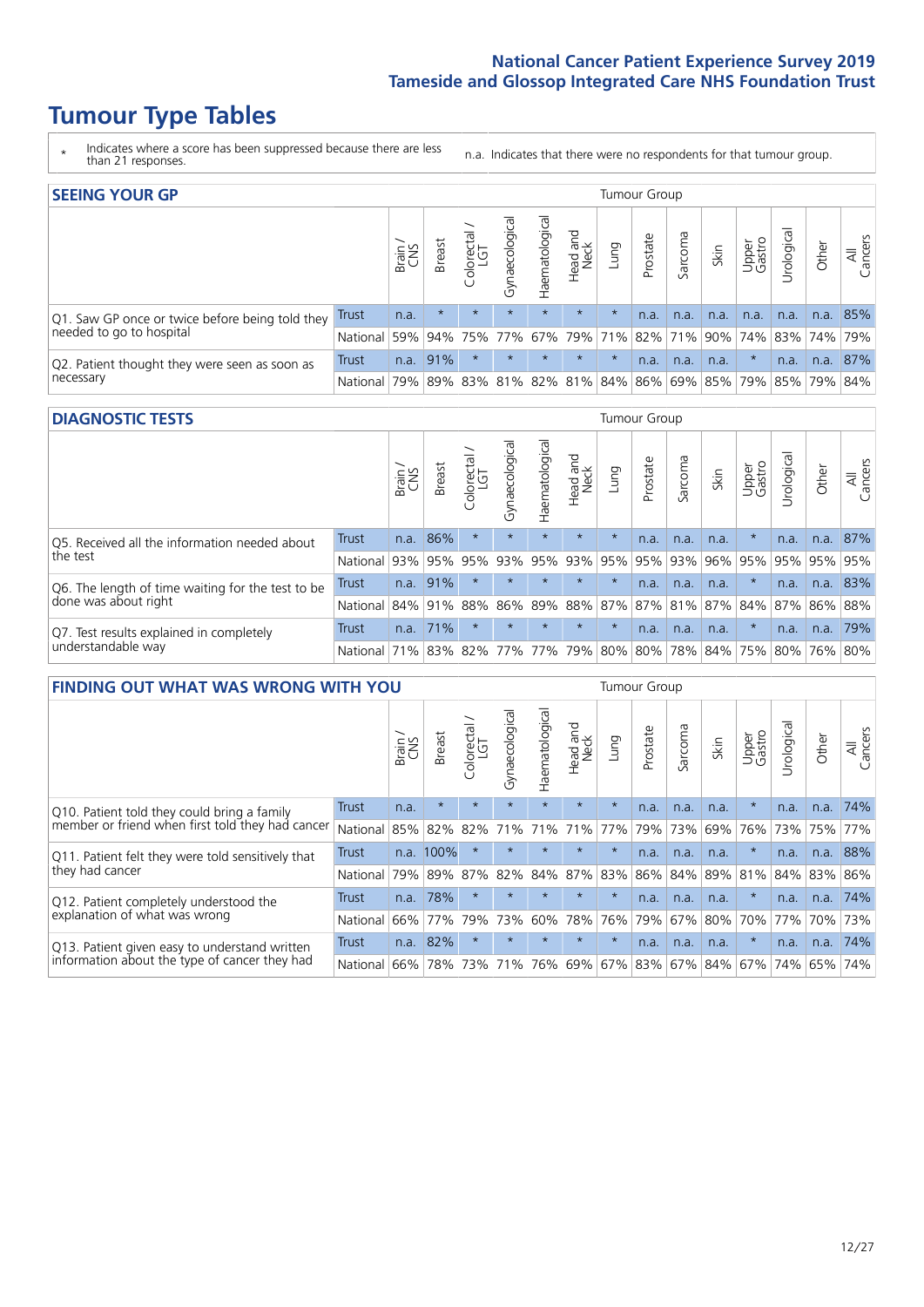# **Tumour Type Tables**

\* Indicates where a score has been suppressed because there are less than 21 responses.

n.a. Indicates that there were no respondents for that tumour group.

| <b>DECIDING THE BEST TREATMENT FOR YOU</b>         |          |       |               |                        |                |                |                         |         | <b>Tumour Group</b> |              |      |                                         |            |         |                |
|----------------------------------------------------|----------|-------|---------------|------------------------|----------------|----------------|-------------------------|---------|---------------------|--------------|------|-----------------------------------------|------------|---------|----------------|
|                                                    |          | Brain | <b>Breast</b> | olorectal.<br>LGT<br>Ü | Gynaecological | Haematological | ead and<br>Neck<br>Head | Lung    | Prostate            | arcoma<br>vĀ | Skin | Upper<br>Gastro                         | Jrological | Other   | All<br>Cancers |
| Q14. Patient felt that treatment options were      | Trust    | n.a.  | 90%           | $\star$                | $\star$        | $\star$        | $\star$                 | $\star$ | n.a.                | n.a.         | n.a. | n.a.                                    | n.a.       | n.a.    | 88%            |
| completely explained                               | National | 85%   | 85%           | 85%                    | 85%            | 82%            | 87%                     | 84%     | 83%                 | 83%          | 89%  | 81%                                     | 83%        | 79%     | 83%            |
| Q15. Patient felt possible side effects were       | Trust    | n.a.  | 76%           | $\star$                |                |                | $\star$                 | $\star$ | n.a.                | n.a.         | n.a. | $\star$                                 | n.a.       | n.a.    | 66%            |
| definitely explained in an understandable way      | National | 69%   | 74%           | 76%                    | 75%            | 69%            | 73%                     | 74%     | 73%                 | 73%          | 77%  | 72%                                     | 71%        | 70%     | 73%            |
| Q16. Patient definitely given practical advice and | Trust    | n.a.  | 59%           | $\star$                | $\star$        | $\star$        | $\star$                 | $\star$ | n.a.                | n.a.         | n.a. | $\star$                                 | n.a.       | n.a.    | 60%            |
| support in dealing with side effects of treatment  | National | 63%   | 70%           | 70%                    | 69%            | 65%            | 70%                     | 69%     | 65%                 | 66%          | 71%  | 66%                                     | 63%        | 64%     | 67%            |
| Q17. Patient definitely told about side effects    | Trust    | n.a.  | $\star$       | $\star$                | $\star$        | $\star$        | $\star$                 | $\star$ | n.a.                | n.a.         | n.a. | $\star$                                 | n.a.       | n.a.    | 53%            |
| that could affect them in the future               | National | 62%   | 57%           | 59%                    | 56%            | 51%            | 64%                     | 56%     | 66%                 | 54%          | 66%  | 53%                                     | 56%        | 52%     | 57%            |
| Q18. Patient definitely involved as much as they   | Trust    | n.a.  | 82%           | $\star$                | $\star$        | $\star$        | $\star$                 | $\star$ | n.a.                | n.a.         | n.a. | $\star$                                 | n.a.       | n.a.    | 80%            |
| wanted in decisions about care and treatment       | National | 79%   |               |                        |                |                |                         |         |                     |              |      | 81% 83% 81% 80% 81% 81% 84% 81% 87% 79% | 79%        | 78% 81% |                |

#### **CLINICAL NURSE SPECIALIST (CNS)** Tumour Group

|                                             |          | Brain | <b>Breast</b>   | Colorectal<br>LGT | Gynaecologica | aematological | Head and<br>Neck | Lung    | Prostate | Sarcoma | Skin    | Upper<br>Gastro                                 | rological | Other   | All<br>Cancers |
|---------------------------------------------|----------|-------|-----------------|-------------------|---------------|---------------|------------------|---------|----------|---------|---------|-------------------------------------------------|-----------|---------|----------------|
| Q19. Patient given the name of a CNS who    | Trust    |       | n.a. 100%       |                   | $\star$       | $\star$       | $\star$          | $\star$ | n.a.     | n.a.    | n.a.    | $\star$                                         | n.a.      | n.a.    | 92%            |
| would support them through their treatment  | National | 95%   | 95%             | 92%               | 95%           | 92%           | 91%              | 94% 91% |          |         | 91% 91% | 93%                                             | 85%       | 89%     | 92%            |
| Q20. Patient found it very or quite easy to | Trust    | n.a.  | 86%             |                   | $\star$       |               | $\star$          | n.a.    | n.a.     | n.a.    | n.a.    |                                                 | n.a.      | n.a.    | 83%            |
| contact their CNS                           | National |       | 86% 84% 88% 85% |                   |               | 87%           | 86%              | 86% 80% |          |         |         | 86% 90% 85%                                     |           | 83% 83% | 85%            |
| Q21. Patient got understandable answers to  | Trust    | n.a.  | 82%             |                   | $\star$       | $\star$       | $\star$          | n.a.    | n.a.     | n.a.    | n.a.    |                                                 | n.a.      | n.a.    | 85%            |
| important questions all or most of the time | National |       |                 |                   |               |               |                  |         |          |         |         | 82% 87% 89% 86% 89% 88% 86% 87% 87% 93% 86% 87% |           |         | 86% 87%        |

| <b>SUPPORT FOR PEOPLE WITH CANCER</b>                                                             |              |       |               |                            |                |                |                         |             | Tumour Group |         |      |                 |           |       |                |
|---------------------------------------------------------------------------------------------------|--------------|-------|---------------|----------------------------|----------------|----------------|-------------------------|-------------|--------------|---------|------|-----------------|-----------|-------|----------------|
|                                                                                                   |              | Brain | <b>Breast</b> | ╮<br>olorectal<br>LGT<br>Ū | Gynaecological | Haematological | ead and<br>Neck<br>Head | <b>Dung</b> | Prostate     | Sarcoma | Skin | Upper<br>Gastro | Urologica | Other | All<br>Cancers |
| Q22. Hospital staff gave information about<br>support or self-help groups for people with         | <b>Trust</b> | n.a.  | $\star$       | $\star$                    | $\star$        | $\star$        | $\star$                 | $\star$     | n.a.         | n.a.    | n.a. | $\star$         | n.a.      | n.a.  | 82%            |
| cancer                                                                                            | National     | 92%   | 92%           | 88%                        | 87%            | 86%            | 88%                     | 87%         | 91%          | 86%     | 90%  | 88%             | 81%       | 83%   | 88%            |
| Q23. Hospital staff discussed or gave information<br>about the impact cancer could have on day to | Trust        | n.a.  | $\star$       | $\star$                    | $\star$        | $\star$        | $\star$                 | n.a.        | n.a.         | n.a.    | n.a. | $\star$         | n.a.      | n.a.  | 78%            |
| day activities                                                                                    | National     | 84%   | 86%           | 85%                        | 82%            | 84%            | 84%                     | 83%         | 88%          | 81%     | 86%  | 83%             | 78%       | 79%   | 84%            |
| Q24. Hospital staff gave information on getting                                                   | Trust        | n.a.  | $\star$       | $\star$                    | $\star$        | $\star$        | $\star$                 | n.a.        | n.a.         | n.a.    | n.a. | $\star$         | n.a.      | n.a.  | 68%            |
| financial help or possible benefits                                                               | National     | 78%   | 68%           | 61%                        | 66%            | 61%            | 67%                     | 72%         | 55%          | 64%     | 60%  | 64%             | 47%       | 59%   | 63%            |
| Q25. Hospital staff told patient they could get                                                   | Trust        | n.a.  | $\star$       | $\star$                    | $\star$        | $\star$        | $\star$                 | n.a.        | n.a.         | n.a.    | n.a. | n.a.            | n.a.      | n.a.  | $\star$        |
| free prescriptions                                                                                | National     | 82%   |               | 81% 83%                    | 79%            | 87%            |                         |             | 84% 86% 80%  | 78%     | 71%  | 84%             | 73%       | 81%   | 82%            |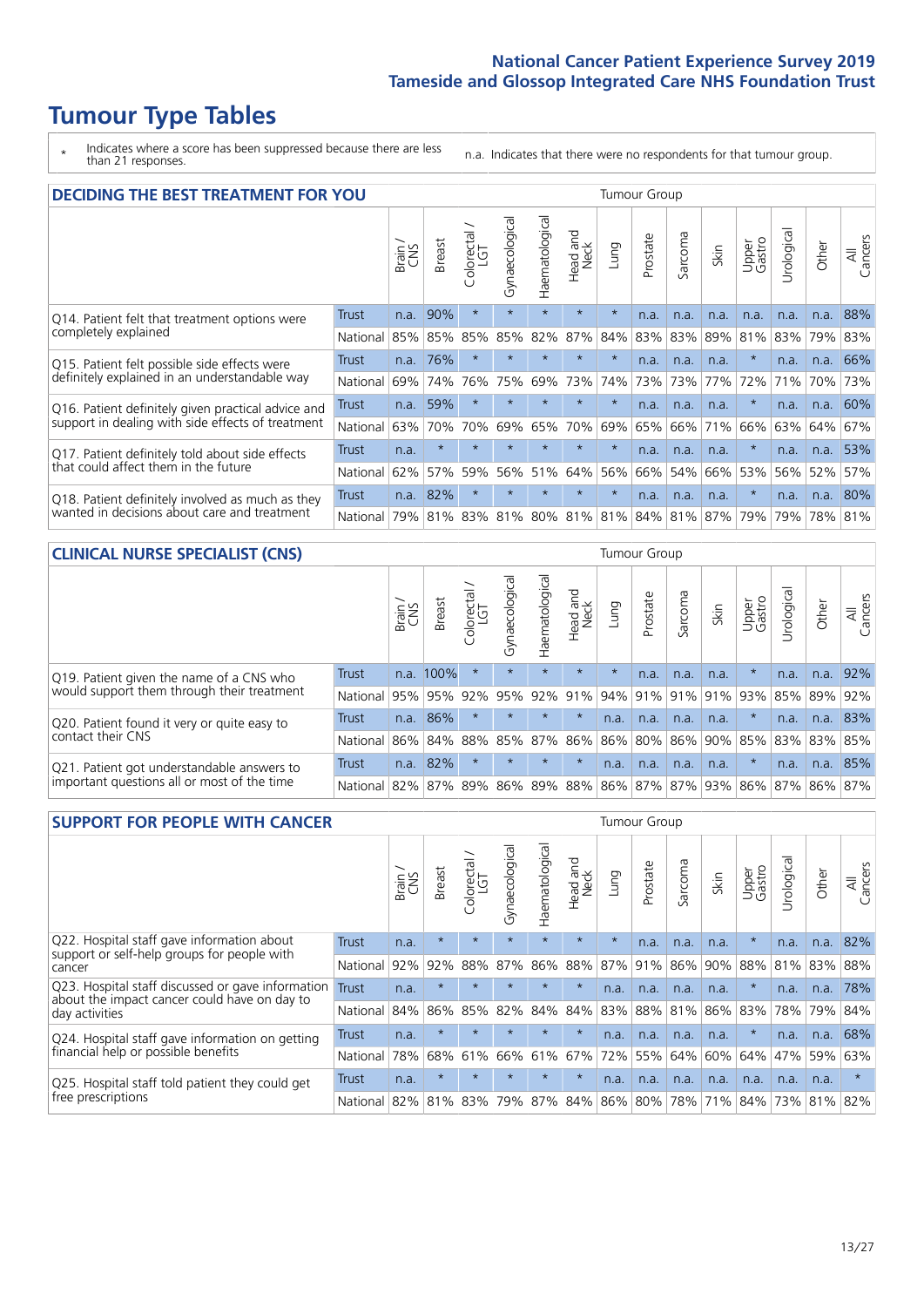# **Tumour Type Tables**

- \* Indicates where a score has been suppressed because there are less than 21 responses.
- n.a. Indicates that there were no respondents for that tumour group.

| <b>OPERATIONS</b>                                |            |              |               |                   |                |                |                  |                 | Tumour Group |         |                             |                 |            |       |                |
|--------------------------------------------------|------------|--------------|---------------|-------------------|----------------|----------------|------------------|-----------------|--------------|---------|-----------------------------|-----------------|------------|-------|----------------|
|                                                  |            | Brain<br>CNS | <b>Breast</b> | Colorectal<br>LGT | Gynaecological | Haematological | Head and<br>Neck | <b>Dung</b>     | Prostate     | Sarcoma | Skin                        | Upper<br>Gastro | Urological | Other | All<br>Cancers |
| Q27. Beforehand, patient had all the information | Trust      | n.a.         | 95%           |                   | $\star$        | n.a.           | $\star$          | $\star$         | n.a.         | n.a.    | n.a.                        | n.a.            | n.a.       | n.a.  | 97%            |
| needed about the operation                       | National   | 96%          | 97%           | 96%               | 96%            |                |                  | 94% 96% 95% 97% |              |         | 95% 96% 96% 95% 95%         |                 |            |       | 96%            |
| Q28. Afterwards, staff completely explained how  | Trust      | n.a.         | 73%           |                   | $\star$        | n.a.           | $\star$          | $\star$         | n.a.         | n.a.    | n.a.                        | n.a.            | n.a.       | n.a.  | 69%            |
| operation had gone in understandable way         | National I | 76%          |               | 79% 83%           | 79%            |                |                  | 78%   79%   79% | 78%          |         | 80%   82%   79%   76%   77% |                 |            |       | 79%            |

#### **HOSPITAL CARE AS AN INPATIENT** Tumour Group

|                                                                                                  |              | Brain | Breast  | Colorectal /<br>LGT | Gynaecological | Haematological | Head and<br>Neck | Lung    | Prostate | Sarcoma | Skin | Upper<br>Gastro | Urological | Other | All<br>Cancers |
|--------------------------------------------------------------------------------------------------|--------------|-------|---------|---------------------|----------------|----------------|------------------|---------|----------|---------|------|-----------------|------------|-------|----------------|
| Q30. Hospital staff didn't talk in front of patient                                              | Trust        | n.a.  | $\star$ | $\star$             | $\star$        | $\star$        | $\star$          | n.a.    | n.a.     | n.a.    | n.a. | $\star$         | n.a.       | n.a.  | 86%            |
| as if patient wasn't there                                                                       | National     | 81%   | 86%     | 81%                 | 83%            | 84%            | 83%              | 81%     | 88%      | 86%     | 86%  | 81%             | 83%        | 82%   | 84%            |
| Q31. Patient had confidence and trust in all                                                     | <b>Trust</b> | n.a.  | $\star$ | $\star$             | $\star$        | $\star$        | $\star$          | n.a.    | n.a.     | n.a.    | n.a. |                 | n.a.       | n.a.  | 86%            |
| doctors treating them                                                                            | National     | 82%   | 83%     | 85%                 | 83%            | 82%            | 87%              | 83%     | 89%      | 86%     | 85%  | 81%             | 85%        | 80%   | 84%            |
| Q32. Patient's family or someone close definitely                                                | Trust        | n.a.  | $\star$ | $\star$             | $\star$        | $\star$        | $\star$          | n.a.    | n.a.     | n.a.    | n.a. |                 | n.a.       | n.a.  | 77%            |
| felt able to talk to a doctor                                                                    | National     | 67%   | 72%     | 73%                 | 72%            | 74%            | 75%              | 74%     | 72%      | 71%     | 74%  | 73%             | 71%        | 69%   | 72%            |
| Q33. Patient had confidence and trust in all the                                                 | Trust        | n.a.  | $\star$ | $\star$             | $\star$        | $\star$        | $\star$          | n.a.    | n.a.     | n.a.    | n.a. | $\star$         | n.a.       | n.a.  | 80%            |
| ward nurses treating them                                                                        | National     | 72%   | 73%     | 72%                 | 71%            | 77%            | 75%              | 77%     | 79%      | 74%     | 75%  | 73%             | 77%        | 69%   | 74%            |
| Q34. Patient thought there were always or nearly                                                 | <b>Trust</b> | n.a.  | $\star$ | $\star$             | $\star$        | $\star$        | $\star$          | n.a.    | n.a.     | n.a.    | n.a. | $\star$         | n.a.       | n.a.  | 57%            |
| always enough nurses on duty to care for them                                                    | National     | 68%   | 64%     | 62%                 | 63%            | 63%            | 65%              | 68%     | 72%      | 65%     | 70%  | 65%             | 66%        | 60%   | 64%            |
| Q35. All hospital staff asked patient what name                                                  | Trust        | n.a.  | $\star$ | $\star$             | $\star$        | $\star$        | $\star$          | n.a.    | n.a.     | n.a.    | n.a. |                 | n.a.       | n.a.  | 57%            |
| they prefer to be called by                                                                      | National     | 68%   | 62%     | 74%                 | 65%            | 72%            | 71%              | 76%     | 72%      | 74%     | 70%  | 78%             | 76%        | 69%   | 71%            |
| Q36. Patient always given enough privacy when                                                    | Trust        | n.a.  | $\star$ | $\star$             | $\star$        | $\star$        | $\star$          | n.a.    | n.a.     | n.a.    | n.a. |                 | n.a.       | n.a.  | 83%            |
| discussing condition or treatment                                                                | National     | 78%   | 84%     | 85%                 | 81%            | 86%            | 87%              | 84%     | 88%      | 84%     | 84%  | 84%             | 85%        | 82%   | 85%            |
| Q37. Patient definitely found hospital staff to                                                  | <b>Trust</b> | n.a.  | $\star$ | $\star$             | n.a.           | $\star$        | $\star$          | n.a.    | n.a.     | n.a.    | n.a. | $\star$         | n.a.       | n.a.  | 63%            |
| discuss worries or fears during their inpatient visit                                            | National     | 45%   | 51%     | 55%                 | 51%            | 56%            | 52%              | 49%     | 53%      | 54%     | 51%  | 53%             | 49%        | 46%   | 52%            |
| Q38. Hospital staff definitely did everything they                                               | <b>Trust</b> | n.a.  | $\star$ | $\star$             | $\star$        | $\star$        | $\star$          | n.a.    | n.a.     | n.a.    | n.a. | $\star$         | n.a.       | n.a.  | 81%            |
| could to help control pain                                                                       | National     | 85%   | 83%     | 84%                 | 82%            | 82%            | 80%              | 84%     | 85%      | 83%     | 85%  | 82%             | 81%        | 82%   | 83%            |
| Q39. Patient always felt they were treated with                                                  | Trust        | n.a.  | $\star$ | $\star$             | $\star$        | $\star$        | $\star$          | n.a.    | n.a.     | n.a.    | n.a. |                 | n.a.       | n.a.  | 87%            |
| respect and dignity while in hospital                                                            | National     | 85%   | 87%     | 87%                 | 85%            | 89%            | 87%              | 88%     | 91%      | 89%     | 89%  | 88%             | 90%        | 86%   | 88%            |
| Q40. Patient given clear written information<br>about what should or should not do after leaving | Trust        | n.a.  | $\star$ | $\star$             | $\star$        | $\star$        | $\star$          | n.a.    | n.a.     | n.a.    | n.a. |                 | n.a.       | n.a.  | 93%            |
| hospital                                                                                         | National     | 80%   | 89%     | 86%                 |                | 86% 83%        | 87%              | 82%     | 91%      | 85%     | 90%  | 82%             | 87%        | 83%   | 86%            |
| Q41. Hospital staff told patient who to contact<br>if worried about condition or treatment after | Trust        | n.a.  | $\star$ | $\star$             | $\star$        | $\star$        | $\star$          | n.a.    | n.a.     | n.a.    | n.a. | $\star$         | n.a.       | n.a.  | 93%            |
| leaving hospital                                                                                 | National     | 94%   | 95%     | 95%                 |                | 93% 96%        |                  | 93% 92% | 96%      | 94%     | 95%  | 92%             | 92%        | 93%   | 94%            |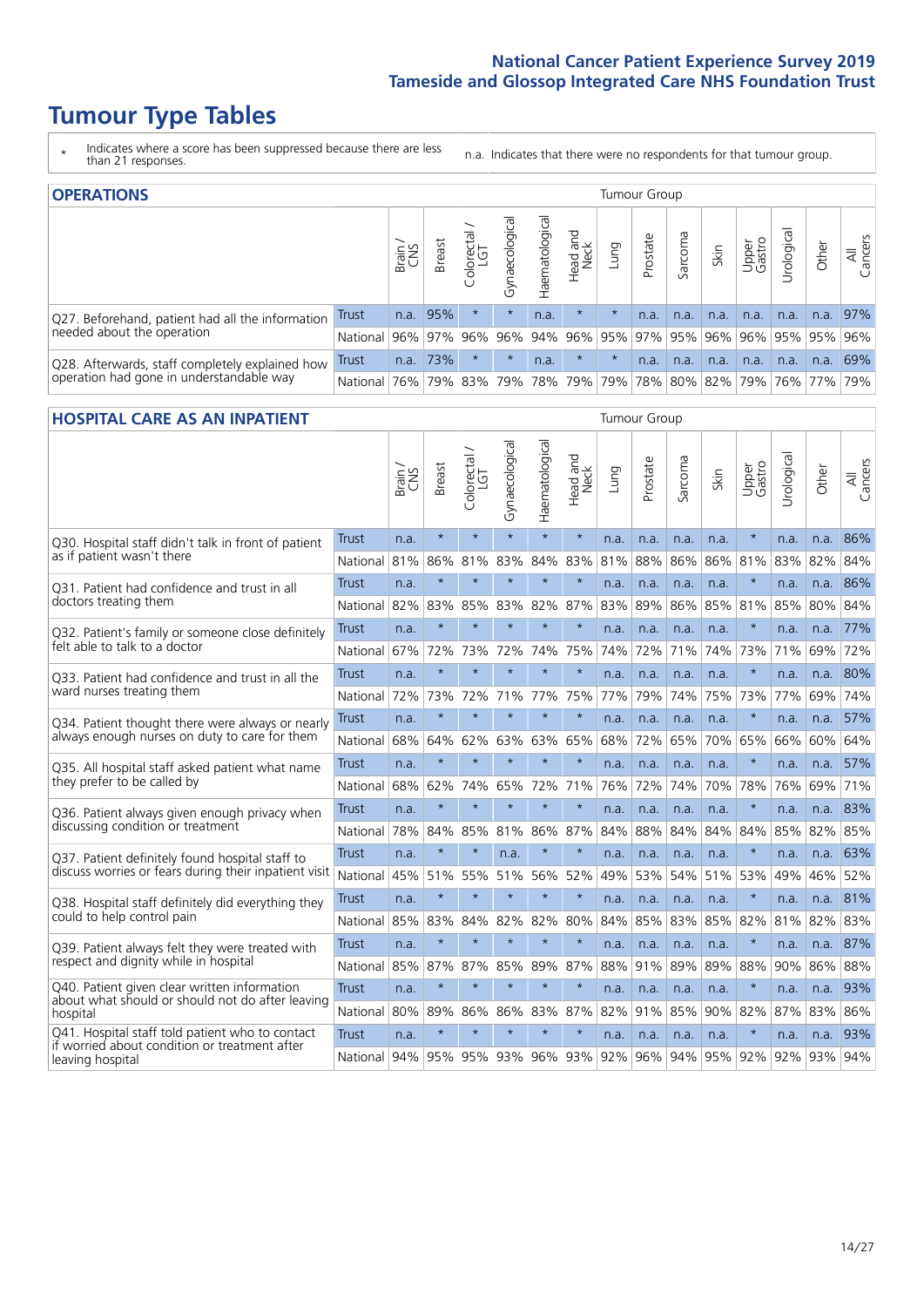# **Tumour Type Tables**

\* Indicates where a score has been suppressed because there are less than 21 responses.

n.a. Indicates that there were no respondents for that tumour group.

| <b>HOSPITAL CARE AS A DAY PATIENT / OUTPATIENT</b>                                     | <b>Tumour Group</b> |               |               |                         |                |                |                         |         |          |             |      |                 |            |       |                |
|----------------------------------------------------------------------------------------|---------------------|---------------|---------------|-------------------------|----------------|----------------|-------------------------|---------|----------|-------------|------|-----------------|------------|-------|----------------|
|                                                                                        |                     | Brain.<br>CNS | <b>Breast</b> | olorectal /<br>LGT<br>Ũ | Gynaecological | Haematological | aad and<br>Neck<br>Head | Lung    | Prostate | arcoma<br>S | Skin | Upper<br>Gastro | Urological | Other | All<br>Cancers |
| Q43. Patient definitely found hospital staff to                                        | <b>Trust</b>        | n.a.          | $\star$       | $\star$                 | n.a.           | $\star$        | $\star$                 | $\star$ | n.a.     | n.a.        | n.a. | n.a.            | n.a.       | n.a.  | 72%            |
| discuss worries or fears during their outpatient or<br>day case visit                  | National            | 66%           | 68%           | 73%                     | 70%            | 73%            | 72%                     | 70%     | 74%      | 72%         | 72%  | 71%             | 67%        | 68%   | 71%            |
| Q44. Cancer doctor had the right documents at<br>patient's last outpatient appointment | Trust               | n.a.          | $\star$       | $\star$                 | $\star$        | $\star$        | $\star$                 | $\star$ | n.a.     | n.a.        | n.a. | n.a.            | n.a.       | n.a.  | 91%            |
|                                                                                        | National            | 94%           | 96%           | 96%                     | 96%            | 97%            | 96%                     | 96%     | 96%      | 96%         | 96%  | 94%             | 96%        | 95%   | 96%            |
| Q46. Beforehand patient completely had                                                 | Trust               | n.a.          | $\star$       | $\star$                 | n.a.           | $\ast$         | n.a.                    | $\star$ | n.a.     | n.a.        | n.a. | n.a.            | n.a.       | n.a.  | $\star$        |
| all information needed about radiotherapy<br>treatment                                 | National            | 91%           | 88%           | 83%                     | 88%            | 84%            | 86%                     | 86%     | 88%      | 88%         | 84%  | 86%             | 83%        | 84%   | 86%            |
| Q47. Patient completely given understandable                                           | Trust               | n.a.          | $\star$       | $\star$                 | n.a.           | $\star$        | n.a.                    | $\star$ | n.a.     | n.a.        | n.a. | n.a.            | n.a.       | n.a.  | $\star$        |
| information about whether radiotherapy was<br>working                                  | National            | 56%           | 60%           | 57%                     | 61%            | 62%            | 63%                     | 59%     | 60%      | 67%         | 57%  | 52%             | 59%        | 59%   | 60%            |
| Q49. Beforehand patient completely had all                                             | <b>Trust</b>        | n.a.          | $\star$       | $\star$                 | n.a.           | $\star$        | n.a.                    | $\star$ | n.a.     | n.a.        | n.a. | n.a.            | n.a.       | n.a.  | $\star$        |
| information needed about chemotherapy<br>treatment                                     | National            | 80%           | 82%           | 86%                     | 87%            | 85%            | 79%                     | 84%     | 86%      | 86%         | 90%  | 84%             | 85%        | 85%   | 84%            |
| Q50. Patient given enough information about<br>whether chemotherapy was working in a   | Trust               | n.a.          | $\star$       | $\star$                 | n.a.           | $\ast$         | n.a.                    | $\star$ | n.a.     | n.a.        | n.a. | n.a.            | n.a.       | n.a.  | $\star$        |
| completely understandable way                                                          | National            | 54%           | 62%           | 64%                     | 68%            | 75%            | 57%                     | 67%     | 66%      | 71%         | 79%  | 61%             | 68%        | 69%   | 68%            |

#### **HOME CARE AND SUPPORT** Tumour Group

|                                                                                                                   |          | Brain | Breast  | Colorectal<br>LGT | ᢛ<br>Gynaecologic | Haematological | Head and<br>Neck | <b>Dung</b> | Prostate | Sarcoma | Skin    | Upper<br>Gastro | Urological | Other | All<br>Cancers |
|-------------------------------------------------------------------------------------------------------------------|----------|-------|---------|-------------------|-------------------|----------------|------------------|-------------|----------|---------|---------|-----------------|------------|-------|----------------|
| Q51. Hospital staff definitely gave family or<br>someone close all the information needed to<br>help care at home | Trust    | n.a.  | $\star$ | $\star$           | n.a.              | $\star$        | $\star$          | $\star$     | n.a.     | n.a.    | n.a.    | $\star$         | n.a.       | n.a.  | 65%            |
|                                                                                                                   | National | 58%   | 58%     | 63%               | 57%               |                |                  | 62% 67% 59% | 61%      |         | 62% 65% | 60%             | 59% 55%    |       | 60%            |
| Q52. Patient definitely given enough support                                                                      | Trust    | n.a.  | $\star$ | $\star$           | $\star$           |                | $\star$          | $\star$     | n.a.     | n.a.    | n.a.    | $\star$         | n.a.       | n.a.  | 56%            |
| from health or social services during treatment                                                                   | National | 42%   | 52%     | 60%               |                   | 45% 51%        | 59%              | 50%         | 48%      |         | 53% 57% | 54%             | 48% 51%    |       | 52%            |
| Q53. Patient definitely given enough support<br>from health or social services after treatment                    | Trust    | n.a.  | $\star$ | $\star$           | n.a.              | n.a.           | $\star$          | n.a.        | n.a.     | n.a.    | n.a.    | n.a.            | n.a.       | n.a.  |                |
|                                                                                                                   | National | 39%   | 41%     | 53%               | 39%               | $ 43\% $       | 56%              | 40%         | 46%      | 48%     | 59%     | 47%             | 44%        | 44%   | 45%            |

| <b>CARE FROM YOUR GENERAL PRACTICE</b><br><b>Tumour Group</b>                                 |              |        |               |                 |               |                |                                         |         |          |         |      |                 |                       |             |                |
|-----------------------------------------------------------------------------------------------|--------------|--------|---------------|-----------------|---------------|----------------|-----------------------------------------|---------|----------|---------|------|-----------------|-----------------------|-------------|----------------|
|                                                                                               |              | Brain, | <b>Breast</b> | ╮<br>Colorectal | Gynaecologica | Haematological | Head and<br>Neck                        | Lung    | Prostate | Sarcoma | Skin | Upper<br>Gastro | $\sigma$<br>Urologica | Other       | All<br>Cancers |
| Q54. GP given enough information about                                                        | Trust        | n.a.   | $\star$       | $\star$         | $\star$       | $\star$        | $\star$                                 | $\star$ | n.a.     | n.a.    | n.a. | $\star$         | n.a.                  | n.a.        | 100%           |
| patient's condition and treatment                                                             | National 91% |        |               |                 | 96% 95% 95%   |                | 96% 94% 94% 96% 94% 96% 93% 95% 94% 95% |         |          |         |      |                 |                       |             |                |
| Q55. General practice staff definitely did<br>everything they could to support patient during | Trust        | n.a.   | $\star$       | $\star$         | $\star$       | $\star$        | $\star$                                 | n.a.    | n.a.     | n.a.    | n.a. | $\star$         | n.a.                  | n.a.        | 47%            |
| treatment                                                                                     | National 55% |        |               |                 | 58% 59% 56%   |                | 56%   59%   56%   64%   56%   65%   59% |         |          |         |      |                 |                       | 59% 55% 58% |                |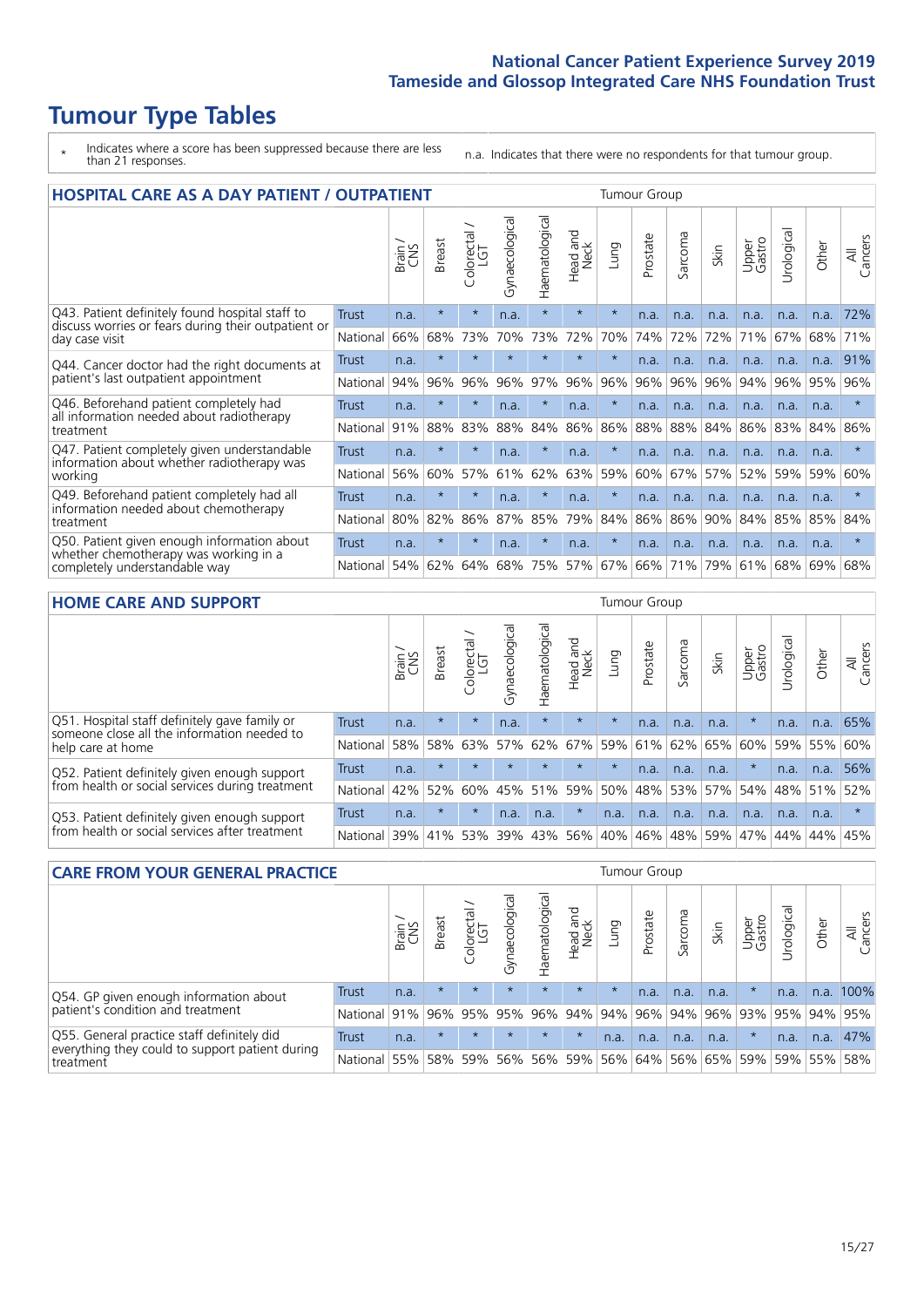# **Tumour Type Tables**

\* Indicates where a score has been suppressed because there are less than 21 responses.

n.a. Indicates that there were no respondents for that tumour group.

| <b>YOUR OVERALL NHS CARE</b><br><b>Tumour Group</b>                                            |          |       |               |                          |                |                |                         |         |          |               |      |                 |                                   |       |                |
|------------------------------------------------------------------------------------------------|----------|-------|---------------|--------------------------|----------------|----------------|-------------------------|---------|----------|---------------|------|-----------------|-----------------------------------|-------|----------------|
|                                                                                                |          | Brain | <b>Breast</b> | ╮<br>Colorectal /<br>LGT | Gynaecological | Haematological | ead and<br>Neck<br>Head | Lung    | Prostate | arcoma<br>آرا | Skin | Upper<br>Gastro | Urological                        | Other | All<br>Cancers |
| Q56. Different people treating and caring for                                                  | Trust    | n.a.  | 71%           | $\star$                  | $\star$        | $\star$        | $\star$                 | $\star$ | n.a.     | n.a.          | n.a. | $\star$         | n.a.                              | n.a.  | 60%            |
| patient always work well together to give best<br>possible care                                | National | 60%   | 73%           | 73%                      | 69%            | 75%            | 73%                     | 73%     | 75%      | 70%           | 79%  | 69%             |                                   | 68%   | 73%            |
| Q57. Patient given a care plan                                                                 | Trust    | n.a.  | $\star$       | $\star$                  | $\star$        | $\star$        | $\star$                 | $\star$ | n.a.     | n.a.          | n.a. | $\star$         | n.a.                              | n.a.  | 29%            |
|                                                                                                | National | 36%   | 41%           | 40%                      | 34%            | 36%            | 39%                     | 36%     | 40%      | 34%           | 44%  | 36%             | 33%                               | 31%   | 38%            |
| Q58. Overall the administration of care was good                                               | Trust    | n.a.  | 90%           | $\star$                  | $\star$        |                | $\star$                 | $\star$ | n.a.     | n.a.          | n.a. |                 | n.a.                              | n.a.  | 84%            |
| or very good                                                                                   | National | 85%   | 90%           | 88%                      | 87%            | 91%            | 90%                     | 90%     | 88%      | 88%           | 90%  | 86%             | 74%<br>85%<br>n.a.<br>n.a.<br>75% | 87%   | 89%            |
| Q59. Patient felt length of time for attending                                                 | Trust    | n.a.  | 78%           | $\star$                  | $\star$        | $\star$        | $\star$                 | $\star$ | n.a.     | n.a.          | n.a. |                 |                                   | n.a.  | 77%            |
| clinics and appointments for cancer was about<br>right                                         | National | 58%   | 68%           | 73%                      | 66%            | 66%            | 71%                     | 71%     | 76%      | 68%           | 73%  | 66%             |                                   | 64%   | 69%            |
| Q60. Someone discussed with patient whether<br>they would like to take part in cancer research | Trust    | n.a.  | $\star$       | $\star$                  | $\star$        | $\star$        | $\star$                 | $\star$ | n.a.     | n.a.          | n.a. | n.a.            | n.a.                              | n.a.  | 32%            |
|                                                                                                | National | 42%   | 30%           | 32%                      | 31%            | 33%            | 21%                     | 34%     | 31%      | 36%           | 20%  | 36%             | 21%                               | 32%   | 30%            |
| Q61. Patient's average rating of care scored from                                              | Trust    | n.a.  | 9.3           | $\star$                  | $\star$        | $\star$        | $\star$                 | $\star$ | n.a.     | n.a.          | n.a. | n.a.            | n.a.                              | n.a.  | 8.9            |
| very poor to very good                                                                         | National | 8.6   | 8.9           | 8.8                      | 8.7            | 8.9            | 8.8                     | 8.8     | 8.8      | 8.8           | 8.9  | 8.7             | 8.7                               | 8.7   | 8.8            |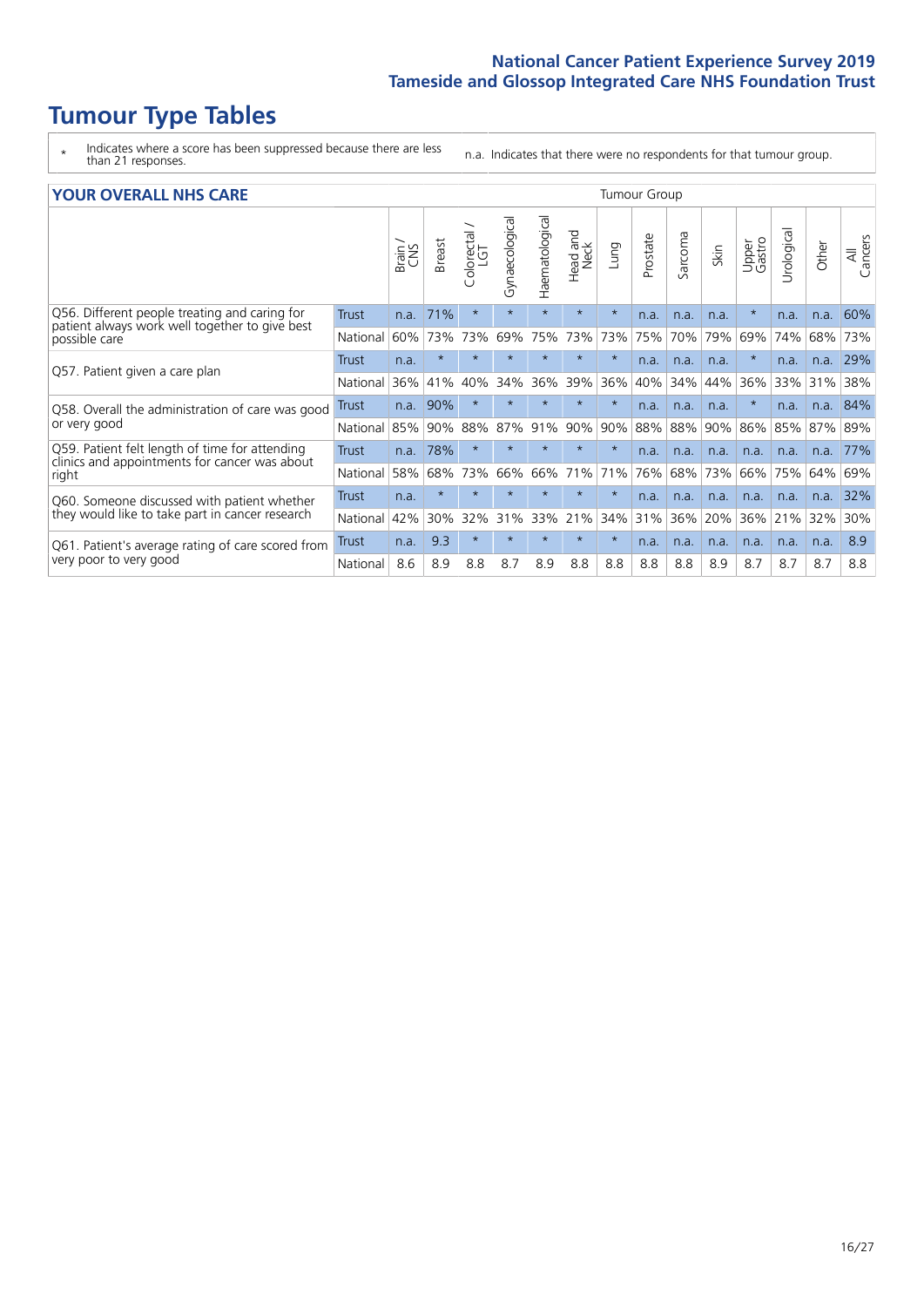### **Year on Year Charts**





#### **DIAGNOSTIC TESTS**





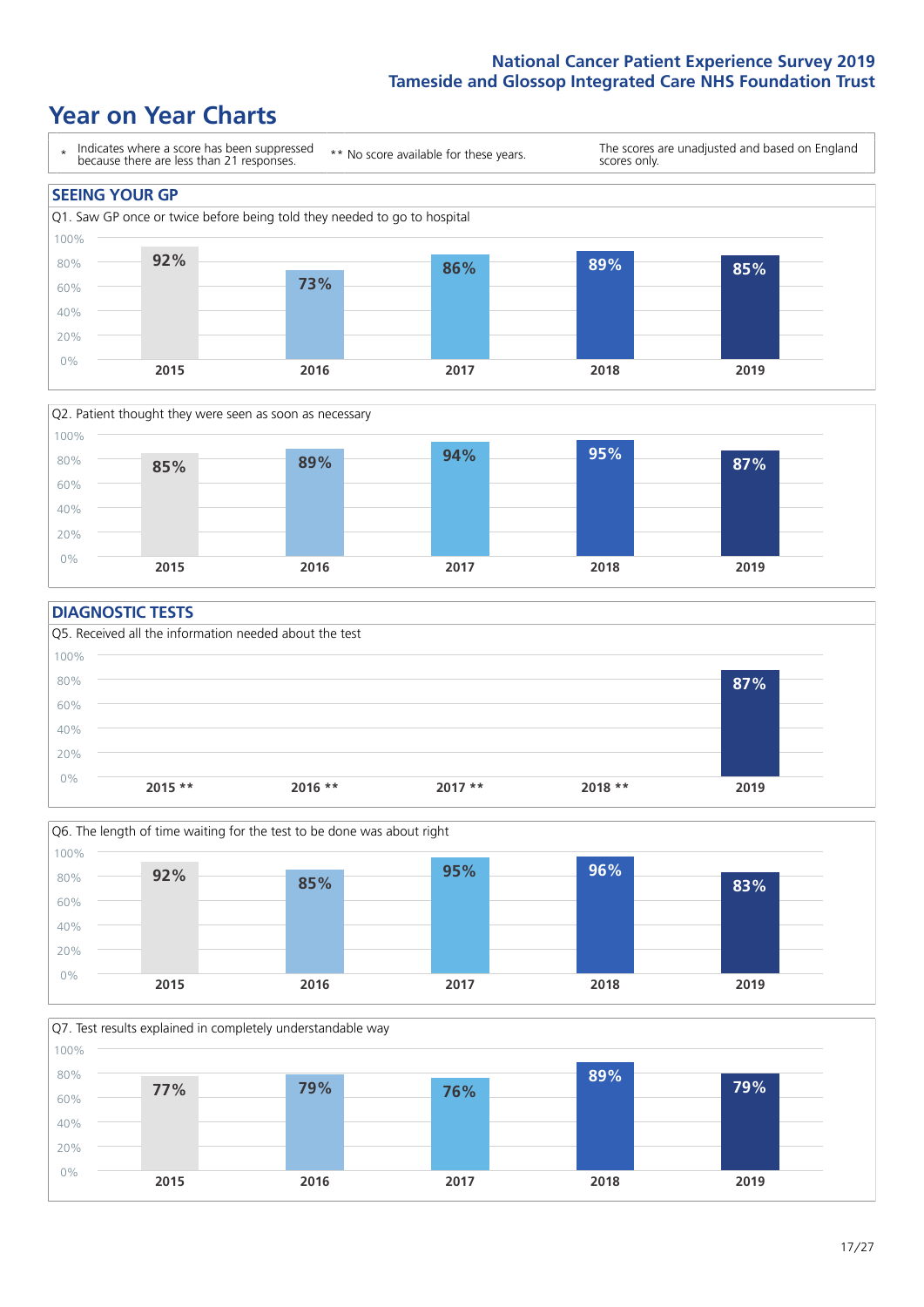### **Year on Year Charts**









#### **DECIDING THE BEST TREATMENT FOR YOU** Q14. Patient felt that treatment options were completely explained 0% 20% 40% 60% 80% 100% **2015 2016 2017 2018 2019 80% 89% 83% 84% 88%**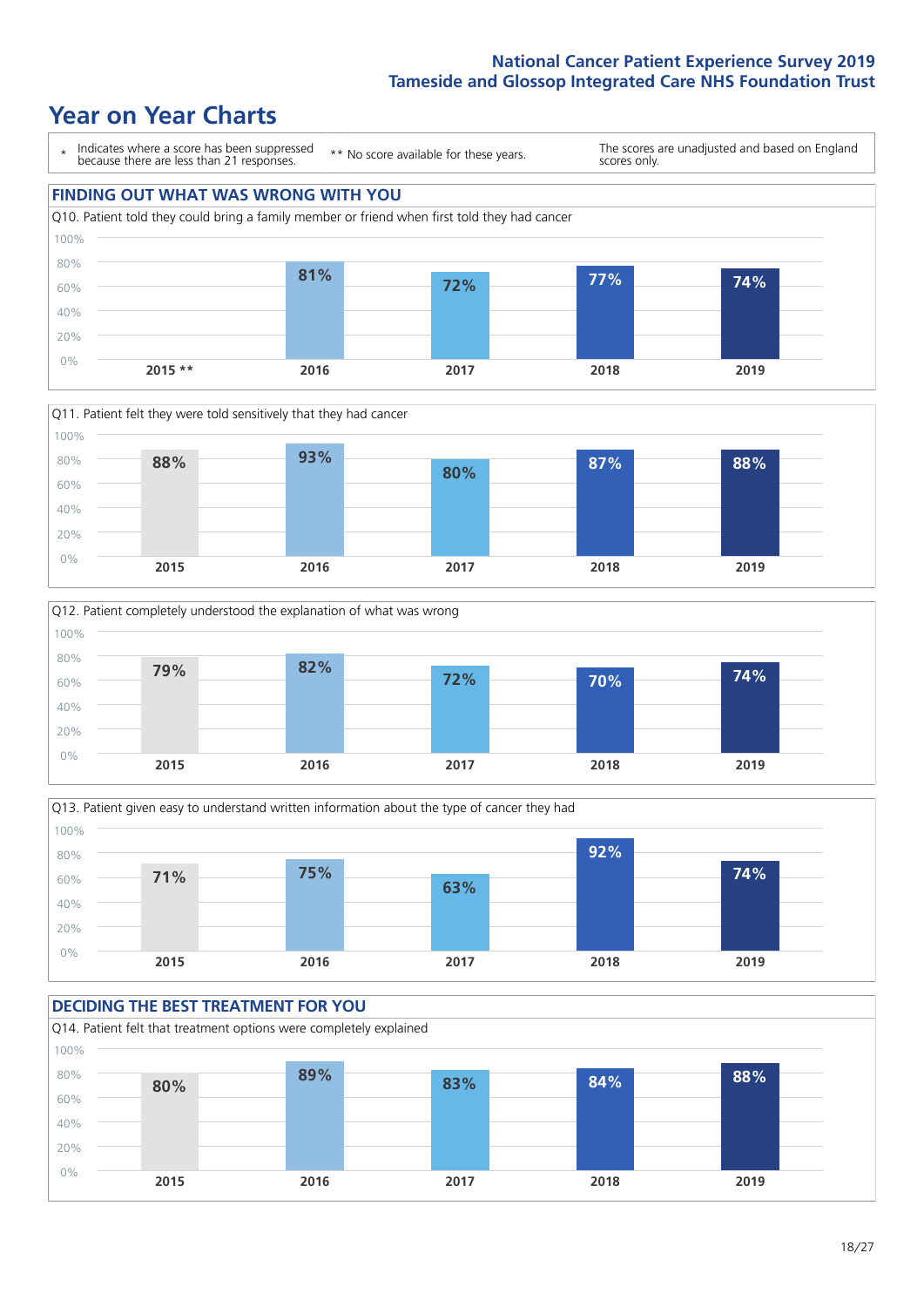### **Year on Year Charts**







Q18. Patient definitely involved as much as they wanted in decisions about care and treatment  $0%$ 20% 40% 60% 80% 100% **2015 \*\* 2016 \*\* 2017 \*\* 2018 \*\* 2019 80%**

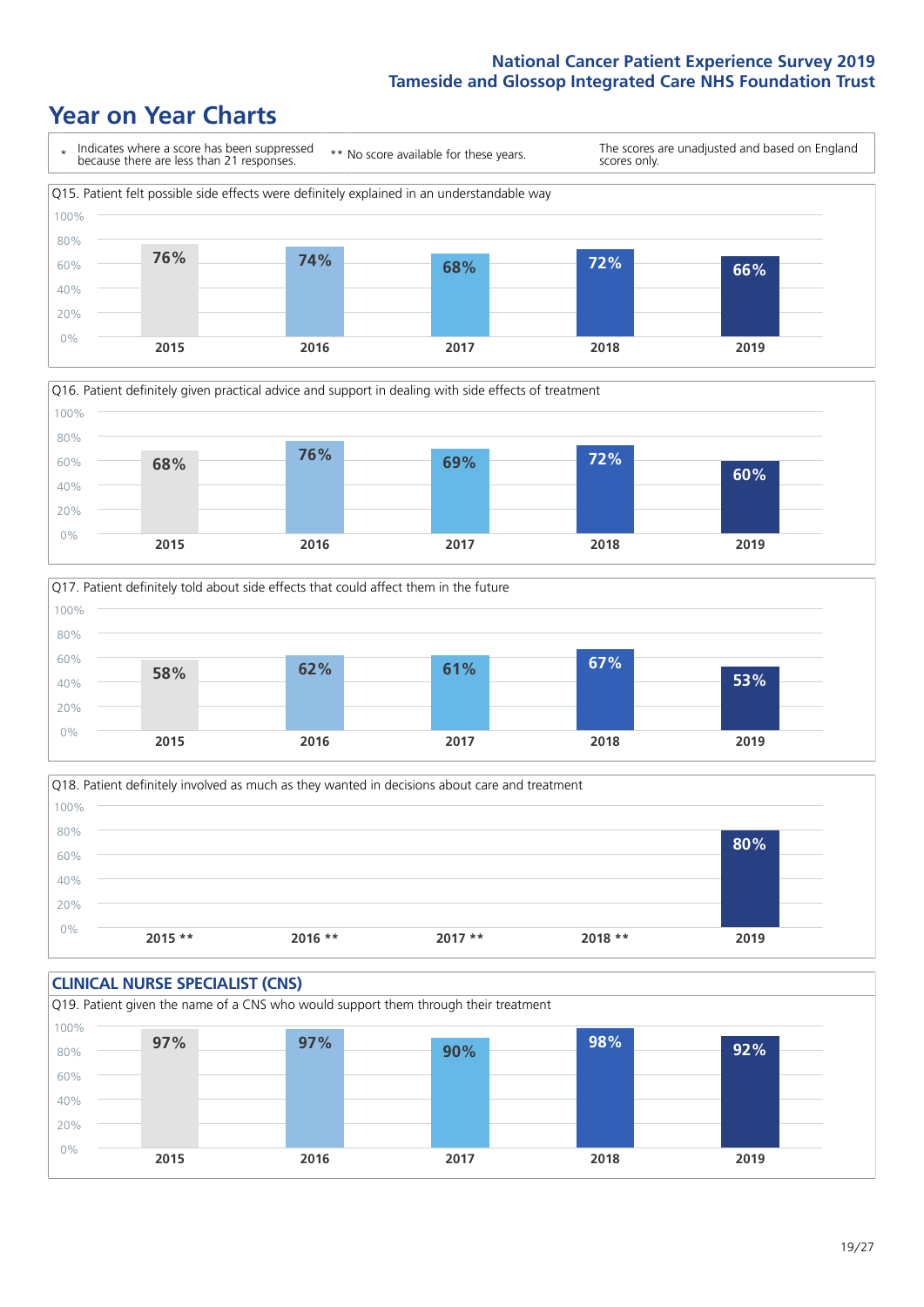### **Year on Year Charts**









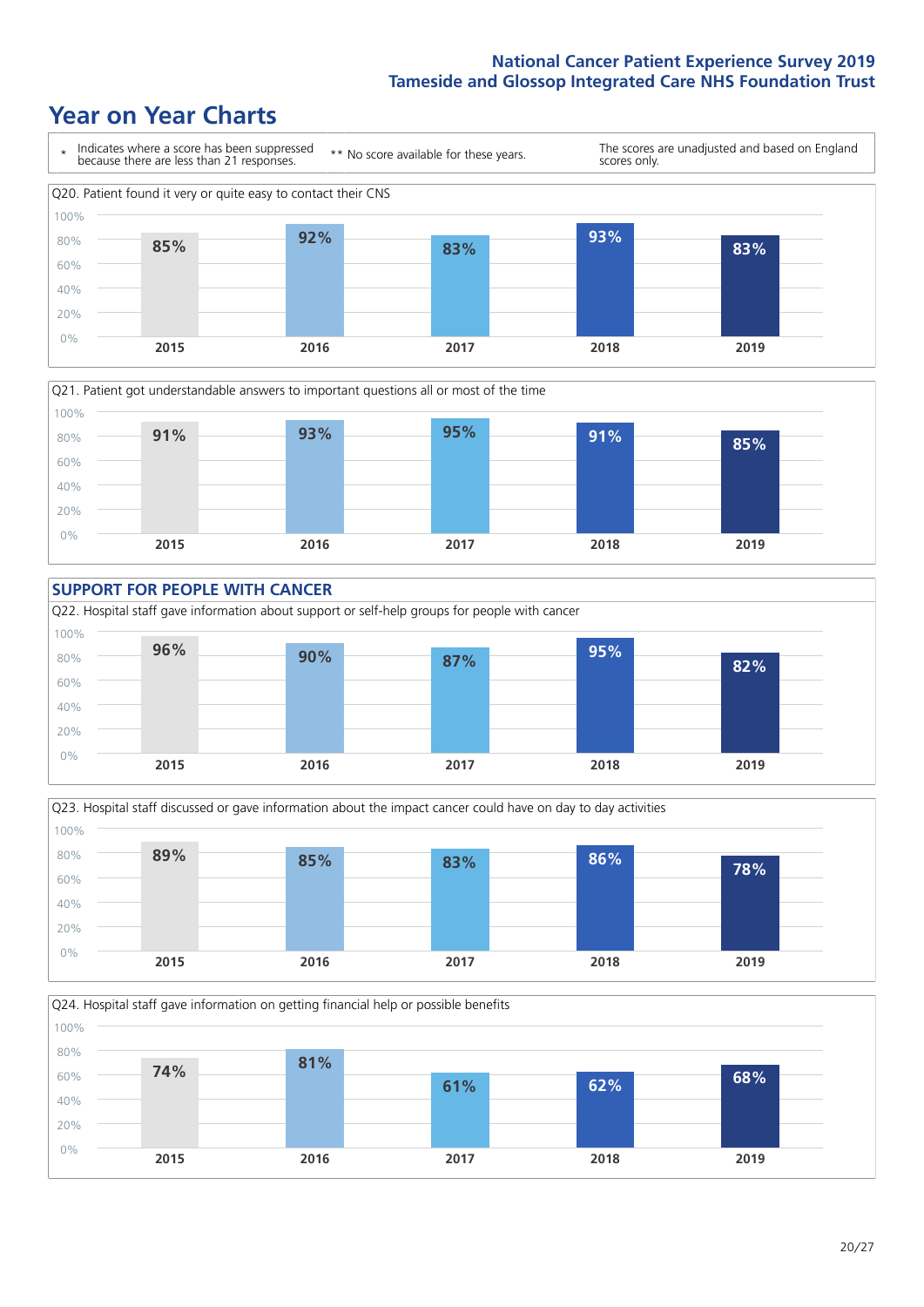### **Year on Year Charts**



#### **OPERATIONS**





#### **HOSPITAL CARE AS AN INPATIENT** Q30. Hospital staff didn't talk in front of patient as if patient wasn't there 0% 20% 40% 60% 80% 100% **2015 \*\* 2016 \*\* 2017 \*\* 2018 \*\* 2019 86%**

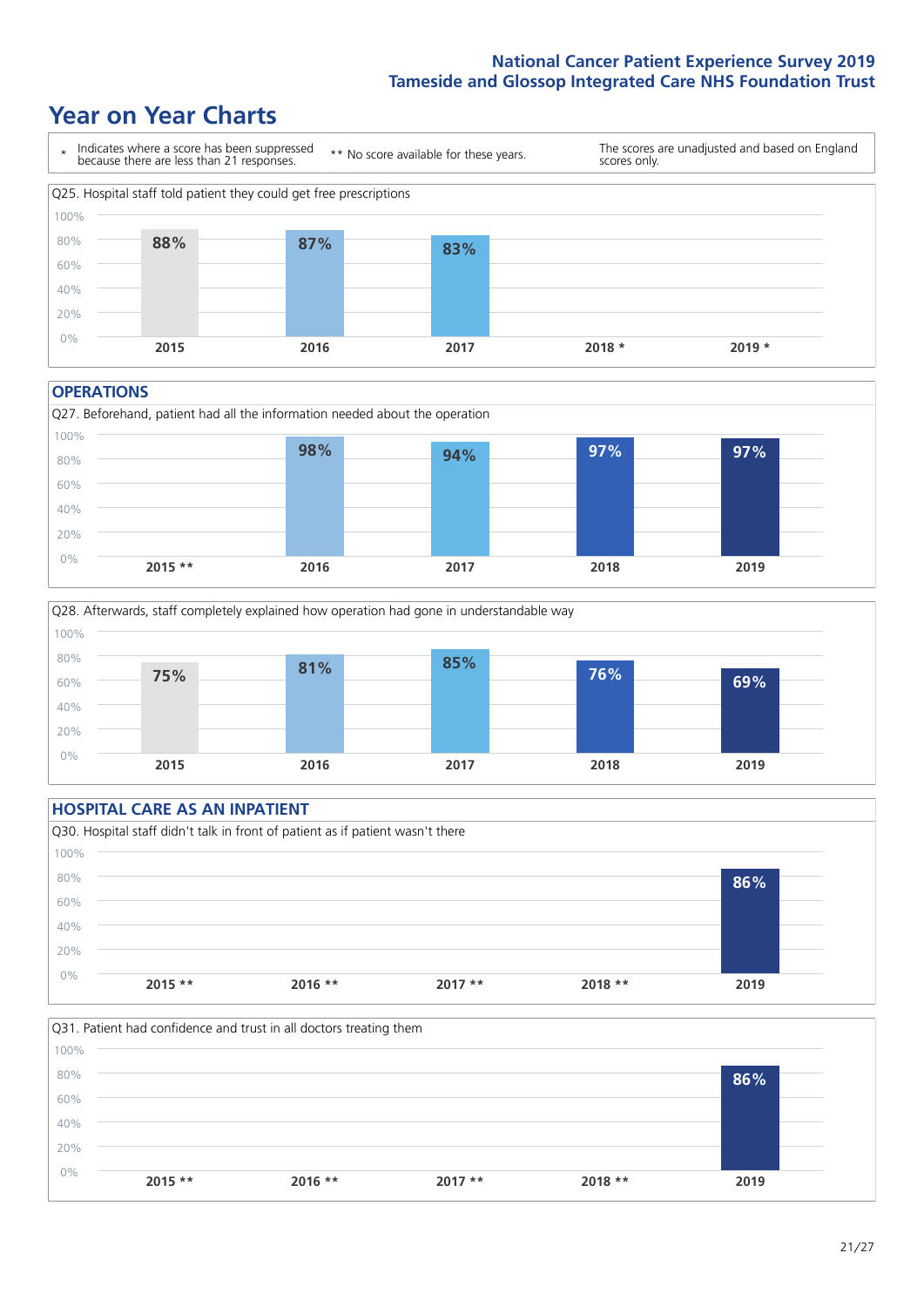### **Year on Year Charts**









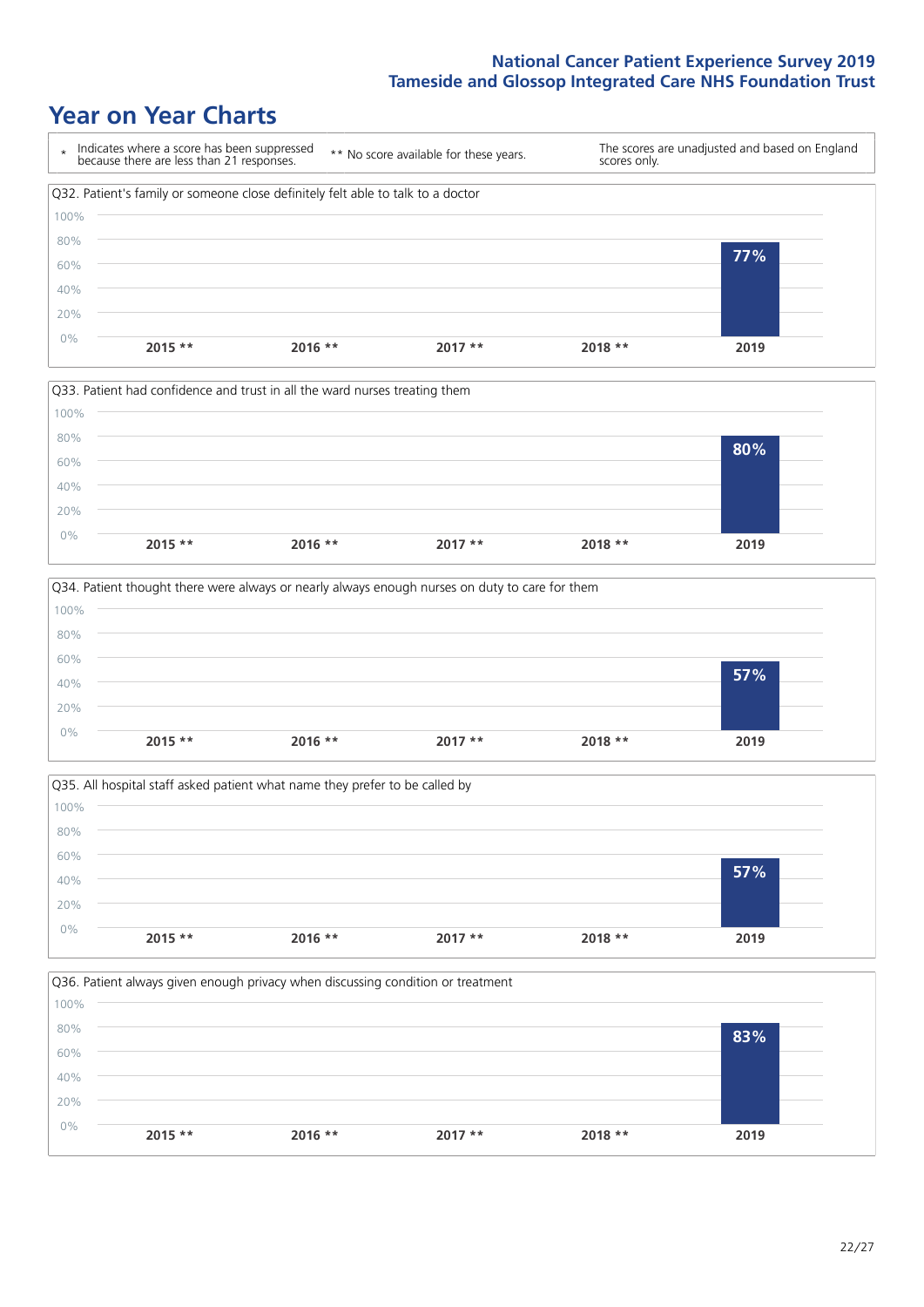### **Year on Year Charts**

|      | Indicates where a score has been suppressed<br>because there are less than 21 responses.              | ** No score available for these years. |          | scores only. | The scores are unadjusted and based on England |
|------|-------------------------------------------------------------------------------------------------------|----------------------------------------|----------|--------------|------------------------------------------------|
|      | Q37. Patient definitely found hospital staff to discuss worries or fears during their inpatient visit |                                        |          |              |                                                |
| 100% |                                                                                                       |                                        |          |              |                                                |
| 80%  |                                                                                                       |                                        |          |              |                                                |
| 60%  |                                                                                                       |                                        |          |              | 63%                                            |
| 40%  |                                                                                                       |                                        |          |              |                                                |
| 20%  |                                                                                                       |                                        |          |              |                                                |
| 0%   | $2015$ **<br>$2016$ **                                                                                |                                        | $2017**$ | 2018 **      | 2019                                           |
|      |                                                                                                       |                                        |          |              |                                                |







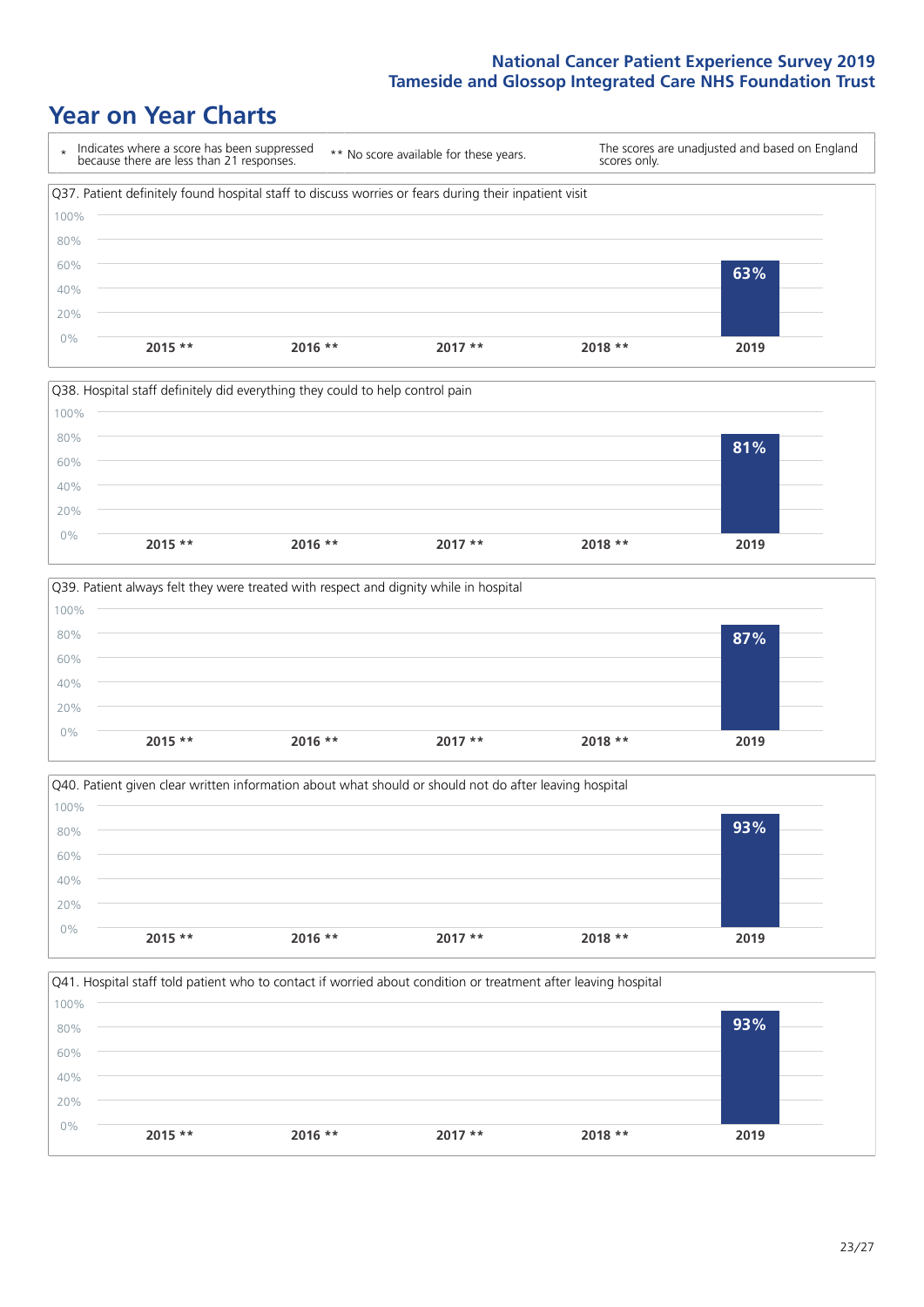**72%**

### **Year on Year Charts**

\* Indicates where a score has been suppressed because there are less than 21 responses. \*\* No score available for these years. The scores are unadjusted and based on England scores only.

#### **HOSPITAL CARE AS A DAY PATIENT / OUTPATIENT** Q43. Patient definitely found hospital staff to discuss worries or fears during their outpatient or day case visit 40% 60% 80% 100% **65% 78% 70% 84%**









Q49. Beforehand patient completely had all information needed about chemotherapy treatment 0% 20% 40% 60% 80% 100% **2015 \* 2016 2017 \* 2018 \* 2019 \* 86%**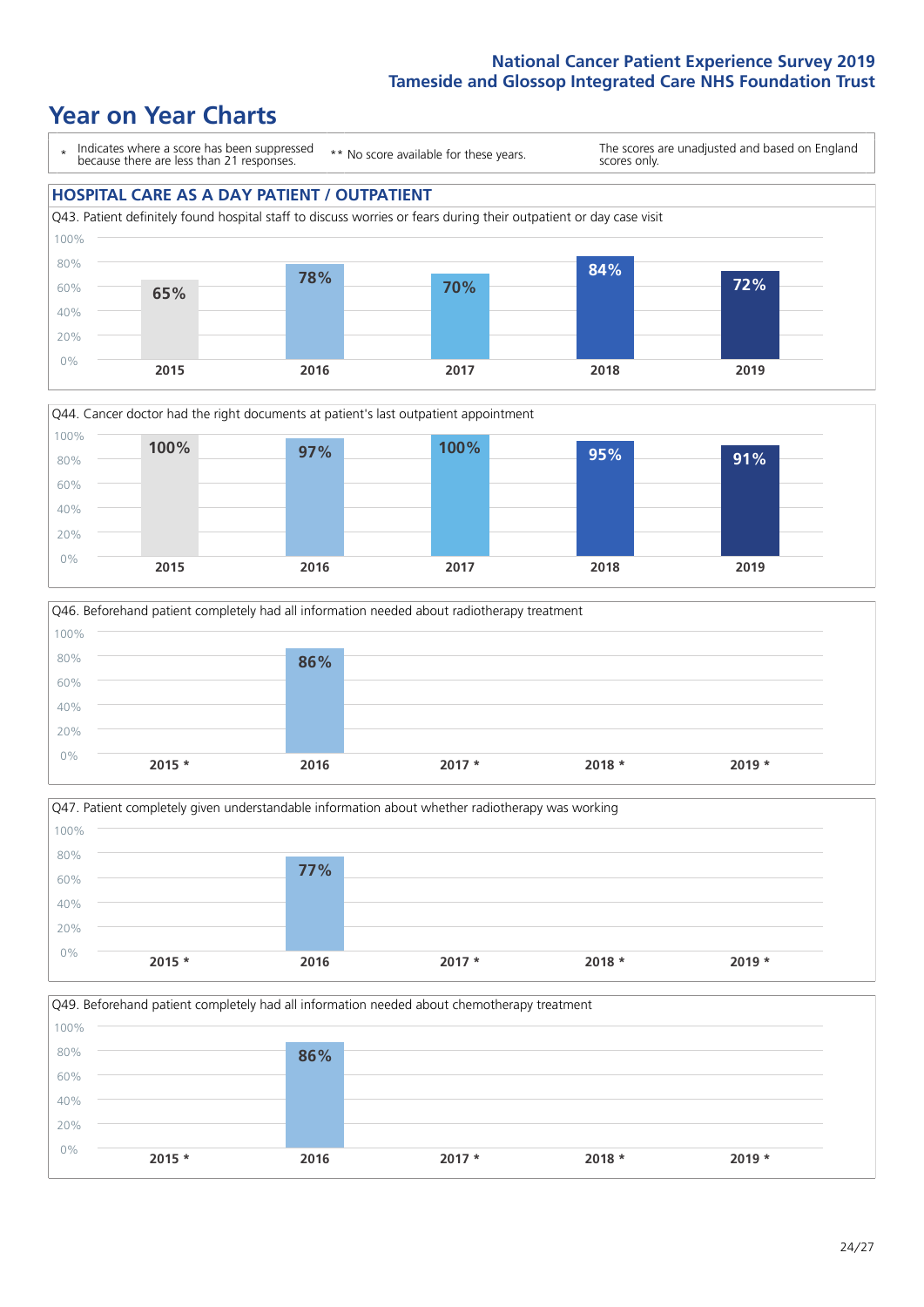### **Year on Year Charts**



#### **HOME CARE AND SUPPORT**







#### **CARE FROM YOUR GENERAL PRACTICE** Q54. GP given enough information about patient's condition and treatment 0% 20% 40% 60% 80% 100% **2015 2016 2017 2018 2019 98% 100% 98% 100% 100%**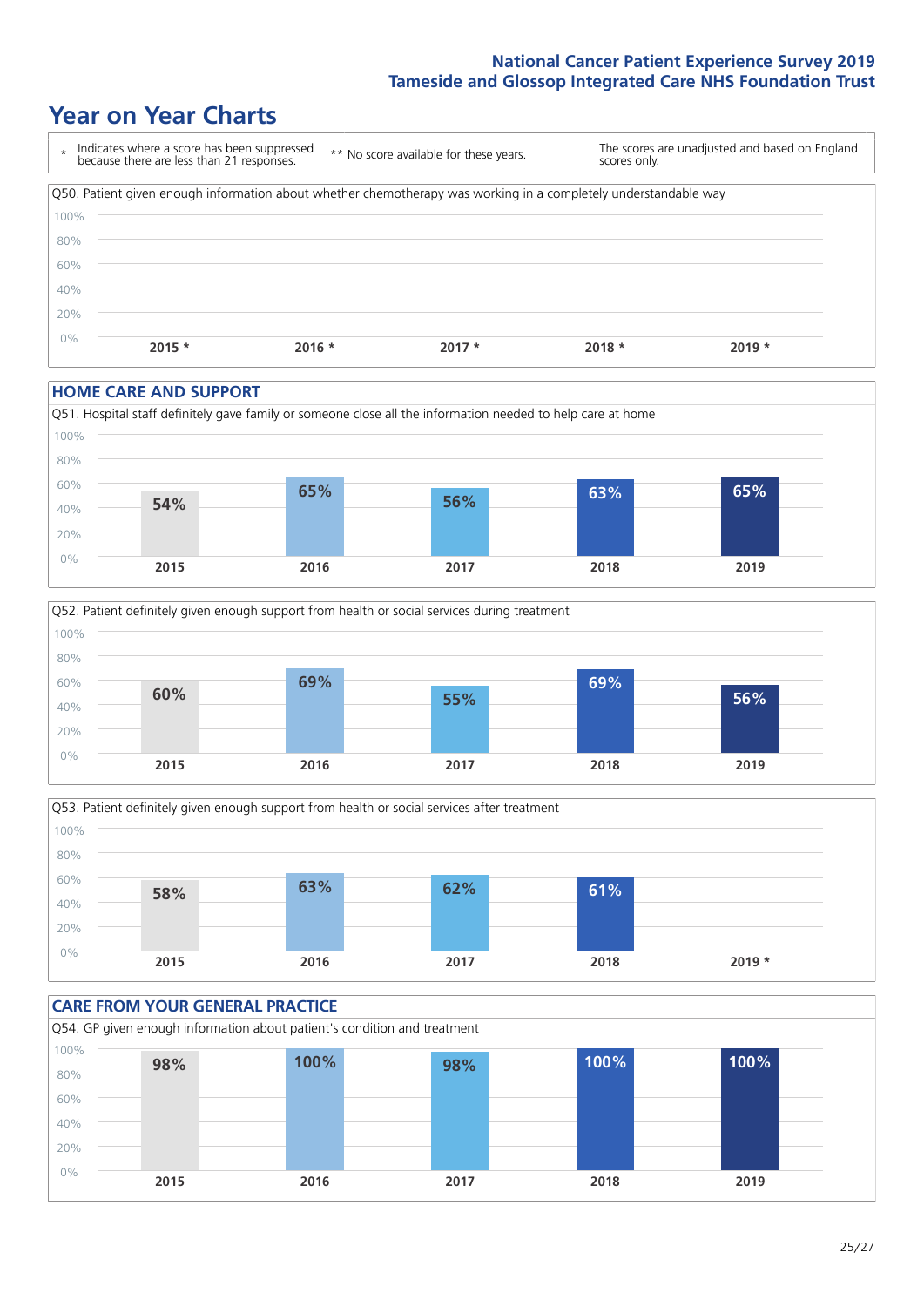### **Year on Year Charts**



#### **YOUR OVERALL NHS CARE**







Q59. Patient felt length of time for attending clinics and appointments for cancer was about right